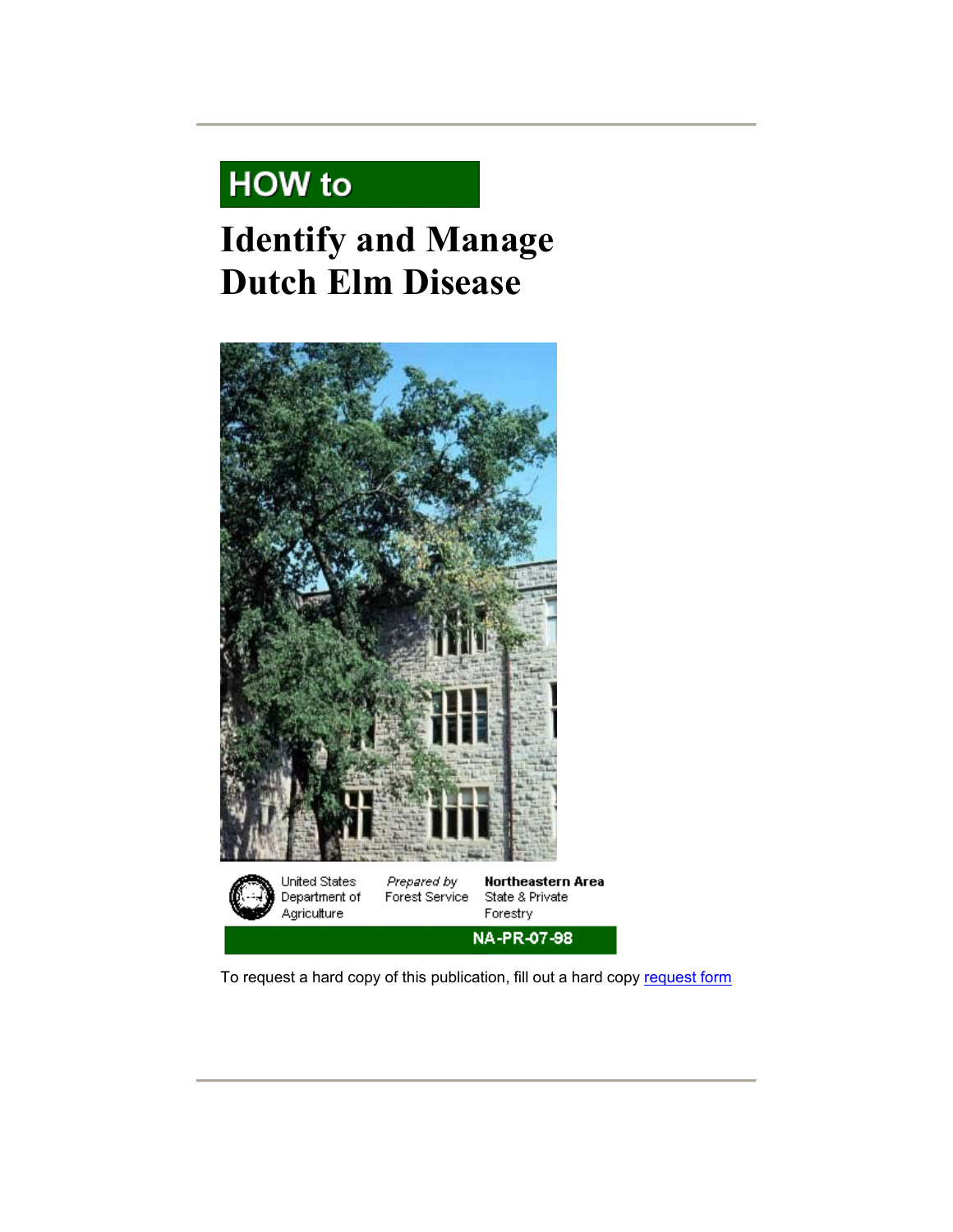#### **Author**

Linda Haugen is a Plant Pathologist with the USDA Forest Service, Northeastern Area State and Private Forestry, St. Paul, Minnesota.

#### **Acknowledgments**

Thanks are extended to the many scientists who contributed suggestions and background material for this publication. Particular thanks for review of technical content go to: Mark Stennes, Consulting arborist, Top Notch Tree Care; Dr. Jay Stipes, Professor of Plant Pathology, Virginia Polytechnic Institute and State University; Dr. Eugene Smalley, Emeritus Professor of Plant Pathology, University of Wisconsin-Madison; Dr. Alden Townsend, Research Geneticist, USDA National Arboretum; James Sherald, Plant Pathologist, National Park Service; and Dr. Richard Campana, Emeritus Professor of Plant Pathology, University of Maine. Thanks for review of practical content are extended to Jim Hermann of Minneapolis Park and Recreation Board for review of the manuscript.

**Cover photo:** Branch flagging symptoms from a single point of Dutch elm disease infection in crown of elm. (*Photo courtesy of Dr. R. Jay Stipes*.)

*The use of trade of firm names in this publication is for reader information and does not imply endorsement by the U.S. Department of Agriculture of any product or service.*

### **Contents**

- **[Introduction](http://na.fs.fed.us/spfo/pubs/howtos/ht_ded/ht_ded.htm)**
- **[Symptoms](http://na.fs.fed.us/spfo/pubs/howtos/ht_ded/ht_ded.htm)**
- **[Distinguishing Dutch Elm Disease](http://na.fs.fed.us/spfo/pubs/howtos/ht_ded/ht_ded.htm) [from other problems](http://na.fs.fed.us/spfo/pubs/howtos/ht_ded/ht_ded.htm)**
- **[Disease Cycle of Dutch Elm Disease](http://na.fs.fed.us/spfo/pubs/howtos/ht_ded/ht_ded.htm)**
- **[Managing Dutch Elm Disease](http://na.fs.fed.us/spfo/pubs/howtos/ht_ded/ht_ded.htm)**
- **[Trees in Natural Stands and Wild Areas](http://na.fs.fed.us/spfo/pubs/howtos/ht_ded/ht_ded.htm)**
- **[Deciding Which Management Practices to Use](http://na.fs.fed.us/spfo/pubs/howtos/ht_ded/ht_ded.htm)**
- **[Bibliography](http://na.fs.fed.us/spfo/pubs/howtos/ht_ded/ht_ded.htm)**

### Introduction

At one time, the American elm was considered to be an ideal street tree because it was graceful, long-lived, fast growing, and tolerant of compacted soils and air pollution. Then Dutch elm disease (DED) was introduced and began devastating the elm population.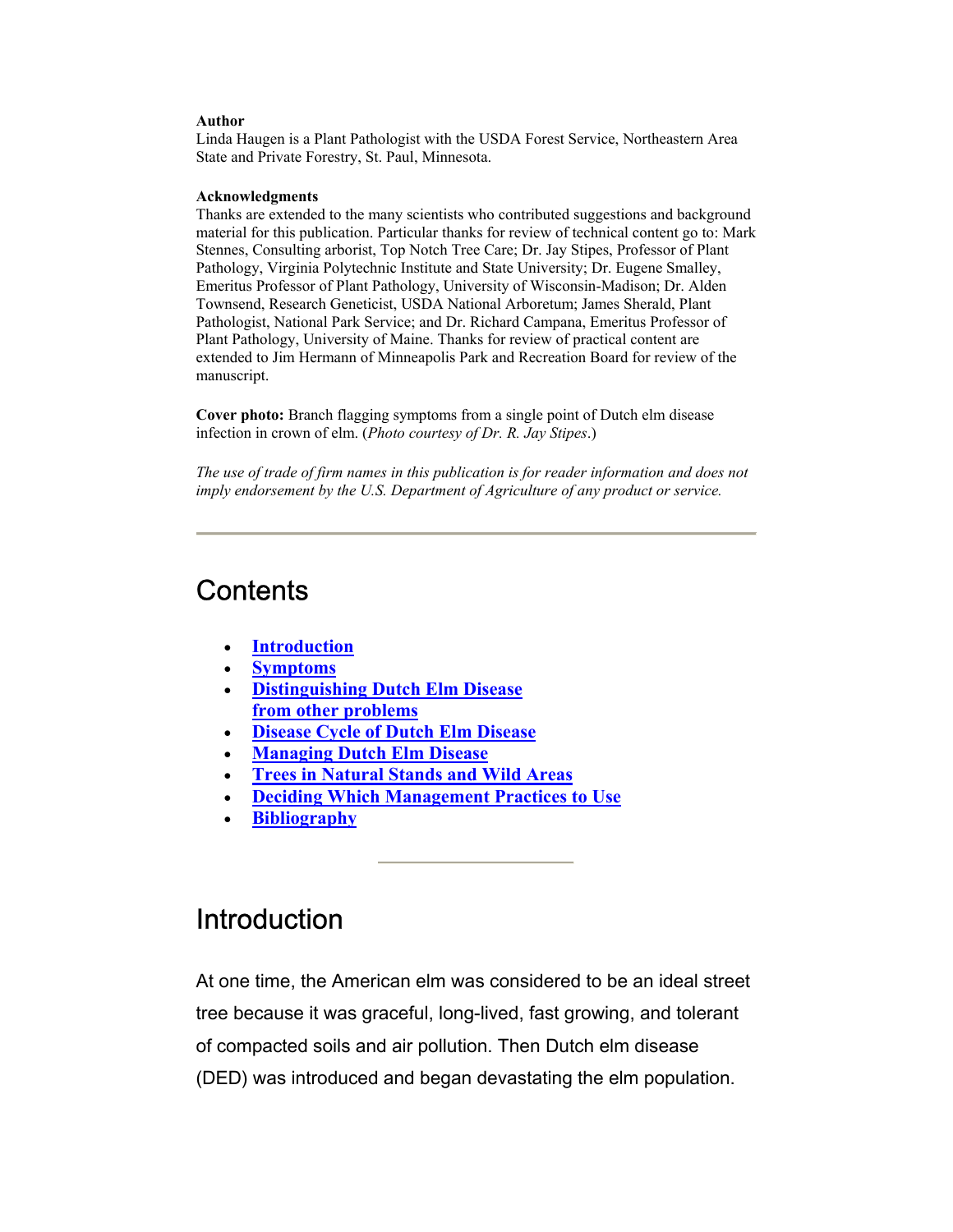Estimates of DED losses of elm in communities and woodlands across the U.S. are staggering (figure 1). Because elm is so wellsuited to urban environments, it continues to be a valued component of the urban forest despite the losses from DED. The challenge before us is to reduce the loss of remaining elms and to choose suitable replacement trees for the ones we cannot save.



**Figure 1.** This photo is all too typical of the devastation caused by Dutch elm disease. Once a tree in a row is infected, the disease can move through connected root systems to kill the entire row. *(Photo courtesy of USDA Forest Service via Dr. R. Jay Stipes, Virginia Polytechnic Institute and State University)*

This guide provides an update for urban foresters and tree care specialists with the latest information and management options available for Dutch elm disease.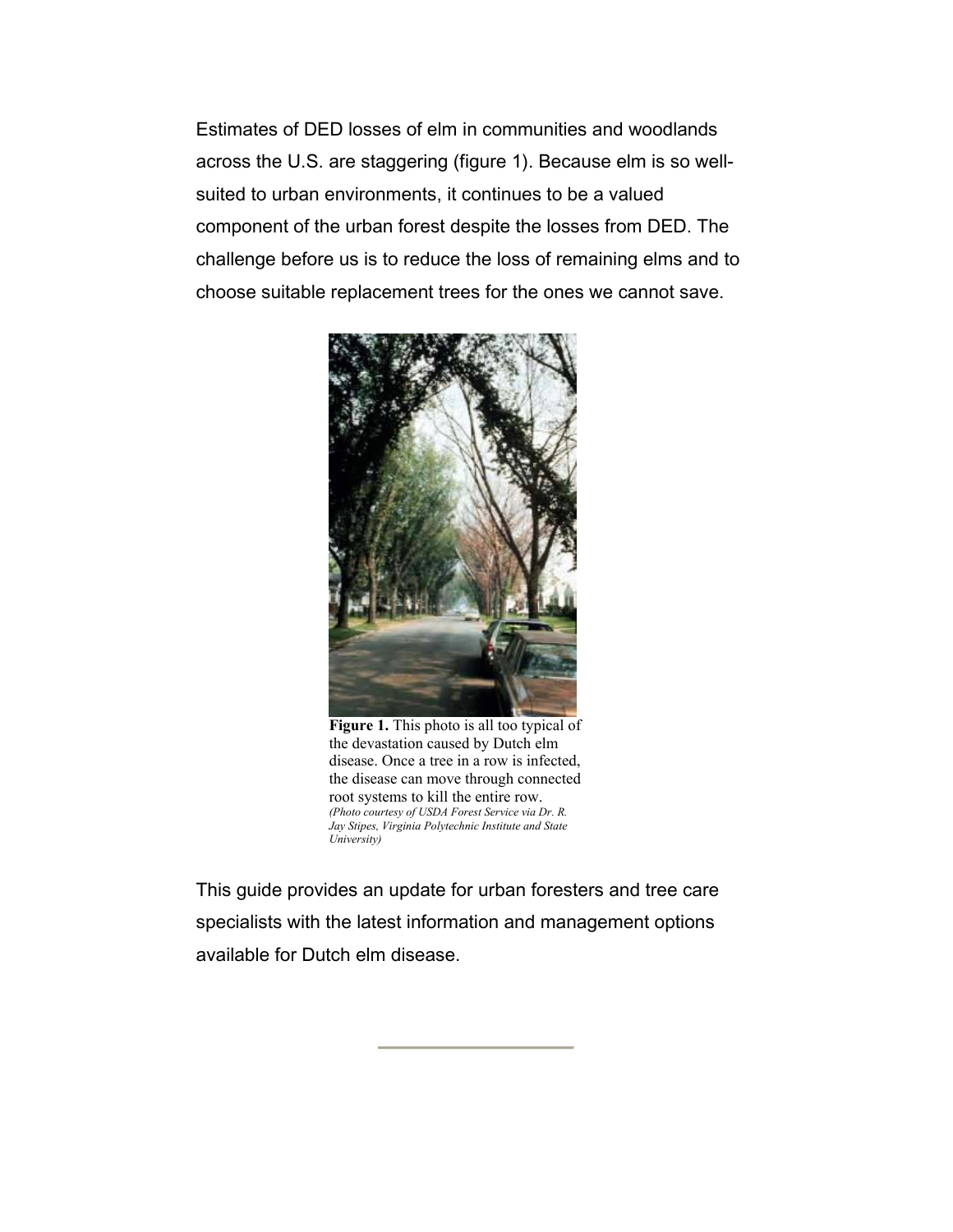### Symptoms

DED symptoms are the result of a fungus infecting the vascular (water conducting) system of the tree. Infection by the fungus results in clogging of vascular tissues, preventing water movement to the crown and causing visual



**Figure 2.** Branch death, or Flagging, at multiple locations in the crown of a diseased elm. (*Photo courtesy of Dr. Steve Katovich,USDA Forest Service, St. Paul,MN.*)

symptoms as the tree wilts and dies.

Foliage symptoms: Symptoms of DED begin as wilting of leaves and proceed to yellowing and browning. The pattern of symptom progression within the crown varies depending on where the fungus is introduced to the tree. If the fungus enters the tree through roots grafted to infected trees (see disease cycle section), the symptoms may begin in the lower crown on the side nearest the graft and the entire crown may be affected very rapidly. If infection begins in the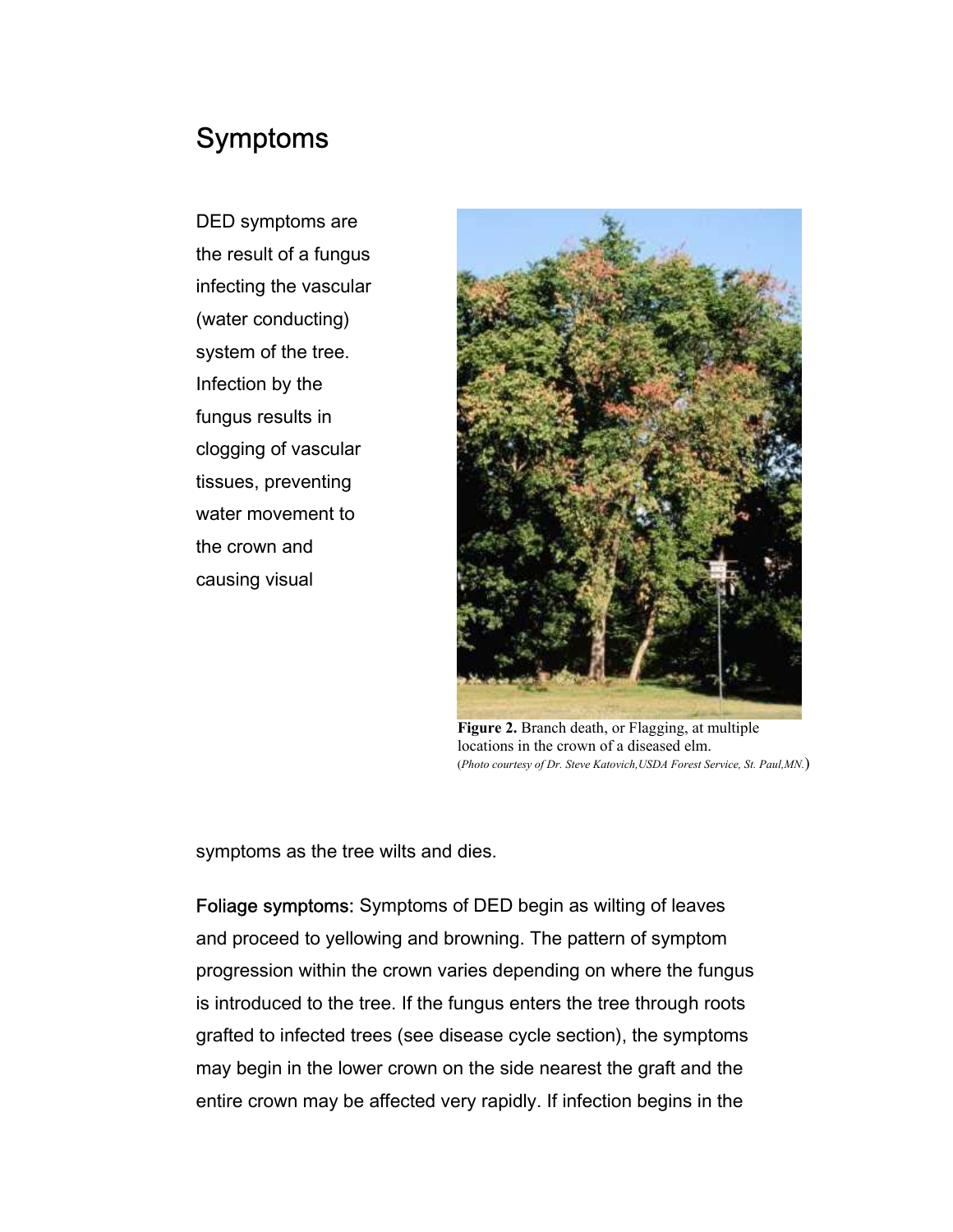upper crown, symptoms often first appear at the end of an individual branch (called "flagging") and progress downward in the crown (cover photo).

Multiple branches may be individually infected, resulting in symptom development at several locations in the crown (figure 2). Symptoms begin in late spring or any time later during the growing season. However, if the tree was infected the previous year (and not detected), symptoms may first be observed in early spring. Symptoms may progress throughout the whole tree in a single season, or may take two or more years.

Vascular symptoms: Branches and stems of elms infected by the DED fungus typically develop dark streaks of discoloration. To detect discoloration, cut through and peel off the bark of a dying branch to expose the outer rings of wood. In newly infected branches, brown streaks characteristically appear in the sapwood of the current year (figure 3). It is important to cut deeply into the wood or look at the branch in cross section for two reasons: (1) As the season progresses, the staining may be overlaid by unstained wood, and (2) if infection occurred in the previous year, the current sapwood may not be discolored.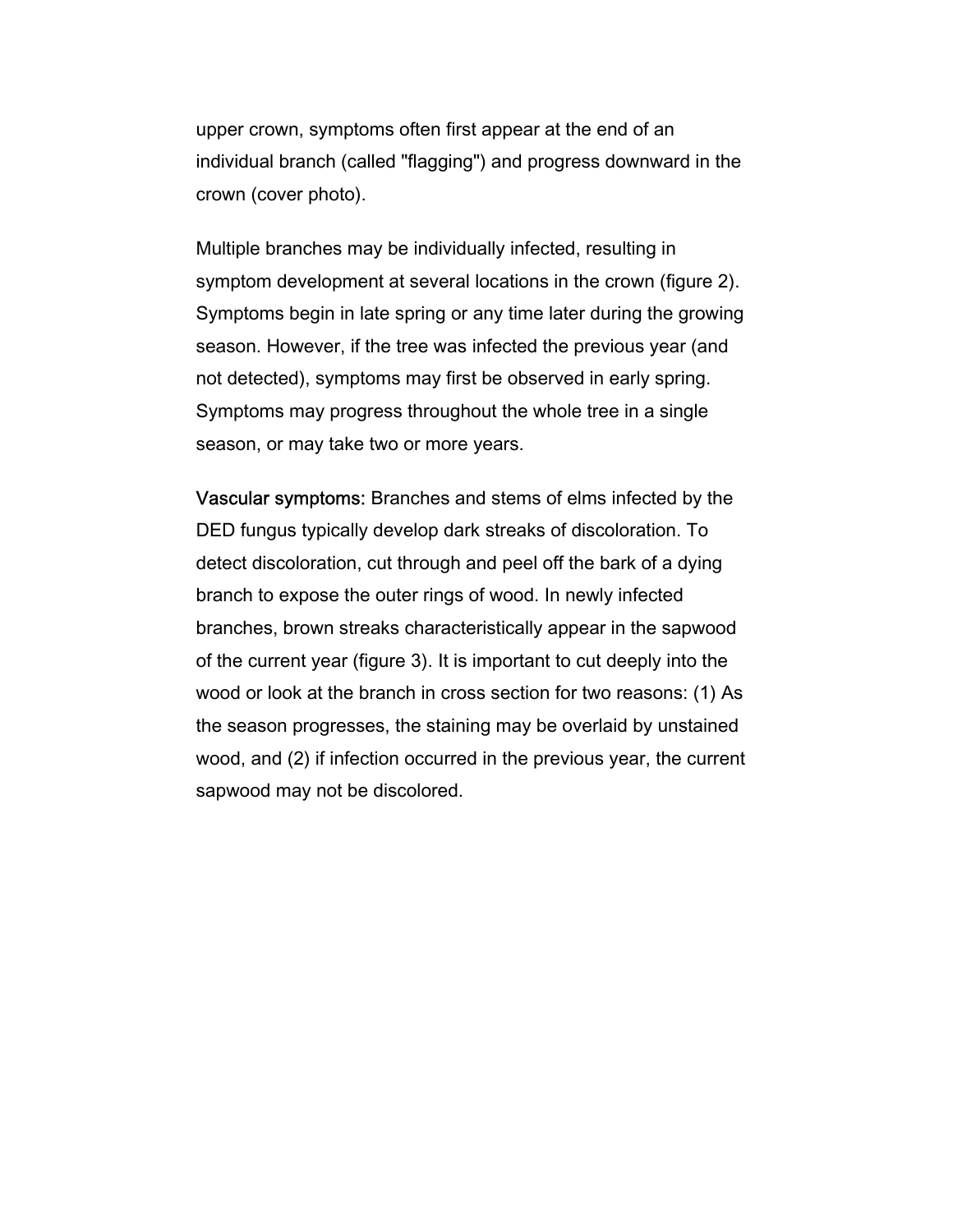

**Figure 3.** Brown streaking develops in sapwood of branches infected by Dutch elm disease fungus. Streaking is visible here (from left to right) in: (1) the newly formed sapwood, (2) spring sapwood overlaid by uninfected summer wood, and (3) is absent in an uninfected branch. (*Photo courtesy of the America Phytopathological Society*.)

## Distinguishing Dutch Elm Disease From Other Problems

Other pest problems commonly observed on elm include leaf spot diseases, which cause dark spots of dead tissue in the leaves, and elm leaf beetles, which eat holes in the leaves. These problems are easily distinguished from DED. Elm leaf beetles do not carry the Dutch elm disease fungus as elm bark beetles do.

Two other diseases, elm yellows and bacterial leaf scorch, are more easily confused with DED. The symptoms of these diseases are compared to DED in table 1.

**Table 1.** Comparison of symptoms of three elm diseases.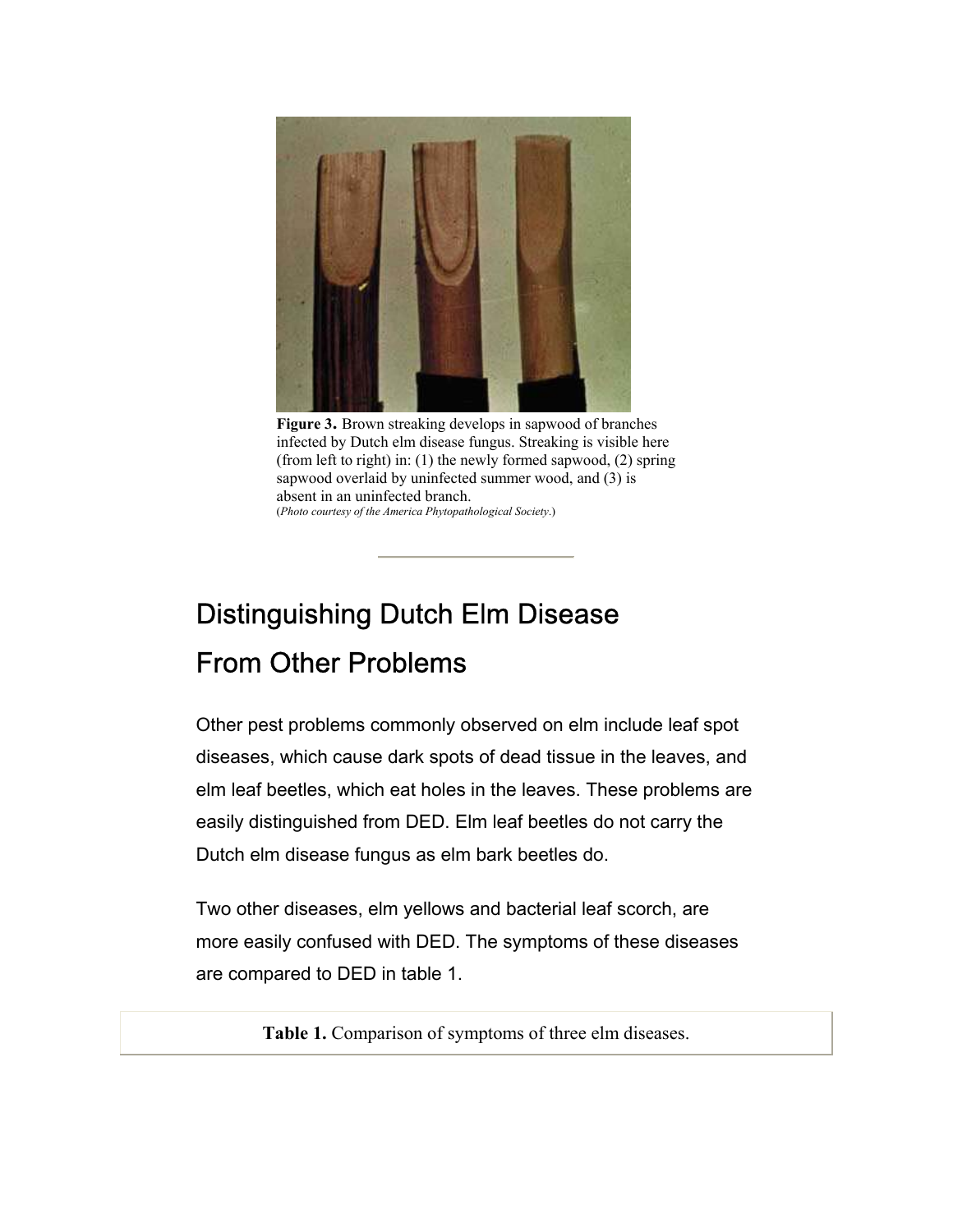| <b>Dutch Elm</b><br><b>Disease</b>                                                                     | Elm<br>Yellows                                 | <b>Bacterial Leaf Scorch</b>                                                                                      |
|--------------------------------------------------------------------------------------------------------|------------------------------------------------|-------------------------------------------------------------------------------------------------------------------|
| Initially affects individual<br>branches<br><b>OR</b><br>Affects lower crown nearest<br>root graft.    | Affects the entire<br>crown.                   | Damage initially observed on<br>single branches, and spreads to<br>entire crown; oldest leaves<br>affected first. |
| Leaves wilt and turn yellow,<br>then brown.                                                            | Leaves turn<br>yellow and may<br>drop early.   | Leaves brown along margin,<br>with a yellow halo.                                                                 |
| Symptoms often observed<br>in early summer, but may<br>be exhibited any time of the<br>growing season. | Symptoms visible<br>from July to<br>September. | Symptoms appear in summer<br>and early fall.                                                                      |
| Brown streaking in<br>sapwood.                                                                         | No discoloration<br>in sapwood.                | No discoloration in sapwood.                                                                                      |
| No discoloration in inner<br>bark.                                                                     | Tan discoloration<br>of inner bark.            | No discoloration of inner bark.                                                                                   |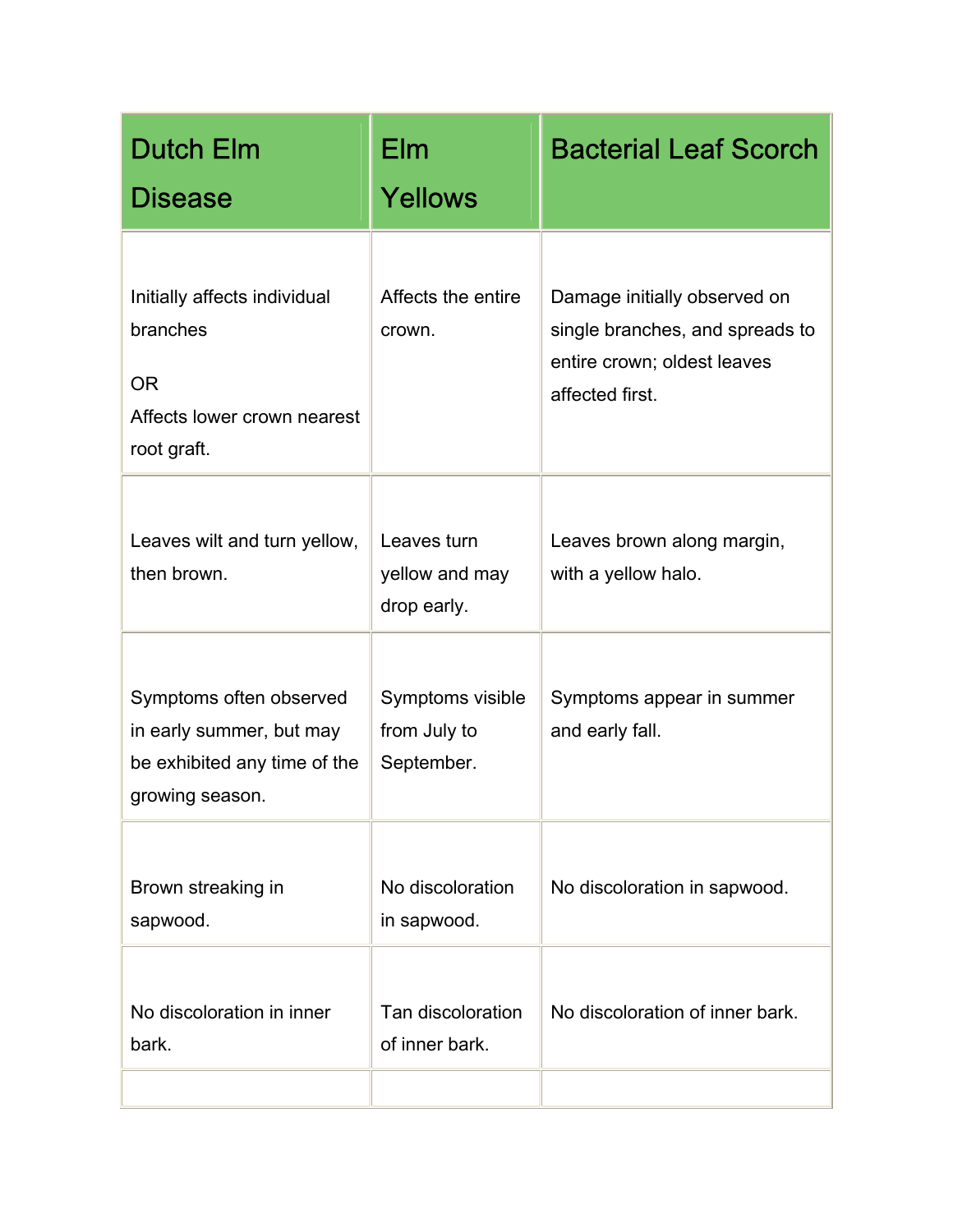| No wintergreen odor. | Wintergreen odor | No wintergreen odor. |
|----------------------|------------------|----------------------|
|                      | in inner bark.   |                      |

Elm yellows. This disease, which is also called elm phloem necrosis, is caused by a phytoplasma (microscopic bacteria-like organism) which systemically infects the phloem tissue (inner bark) of the tree. It is a serious disease that causes tree death. Symptoms of elm yellows differ from DED in that the leaves turn yellow (not brown and wilted) and drop prematurely, and the symptoms appear in the entire crown at the same time. The brown streaking which DED causes in the sapwood is absent, but the inner bark develops a tan discoloration and a characteristic wintergreen odor.

Bacterial leaf scorch. This disease is caused by the bacterium Xylella fastidiosa, which infects and clogs the water conducting tissues of the tree. Infection by this bacterium causes a slow decline over many years. Once a tree is infected, symptoms recur annually. Symptoms of scorch are irregular browning along the leaf margin with a yellow border between green and scorched leaf tissue. Older leaves on a branch are affected first.

### **Disease Cycle of Dutch Elm Disease**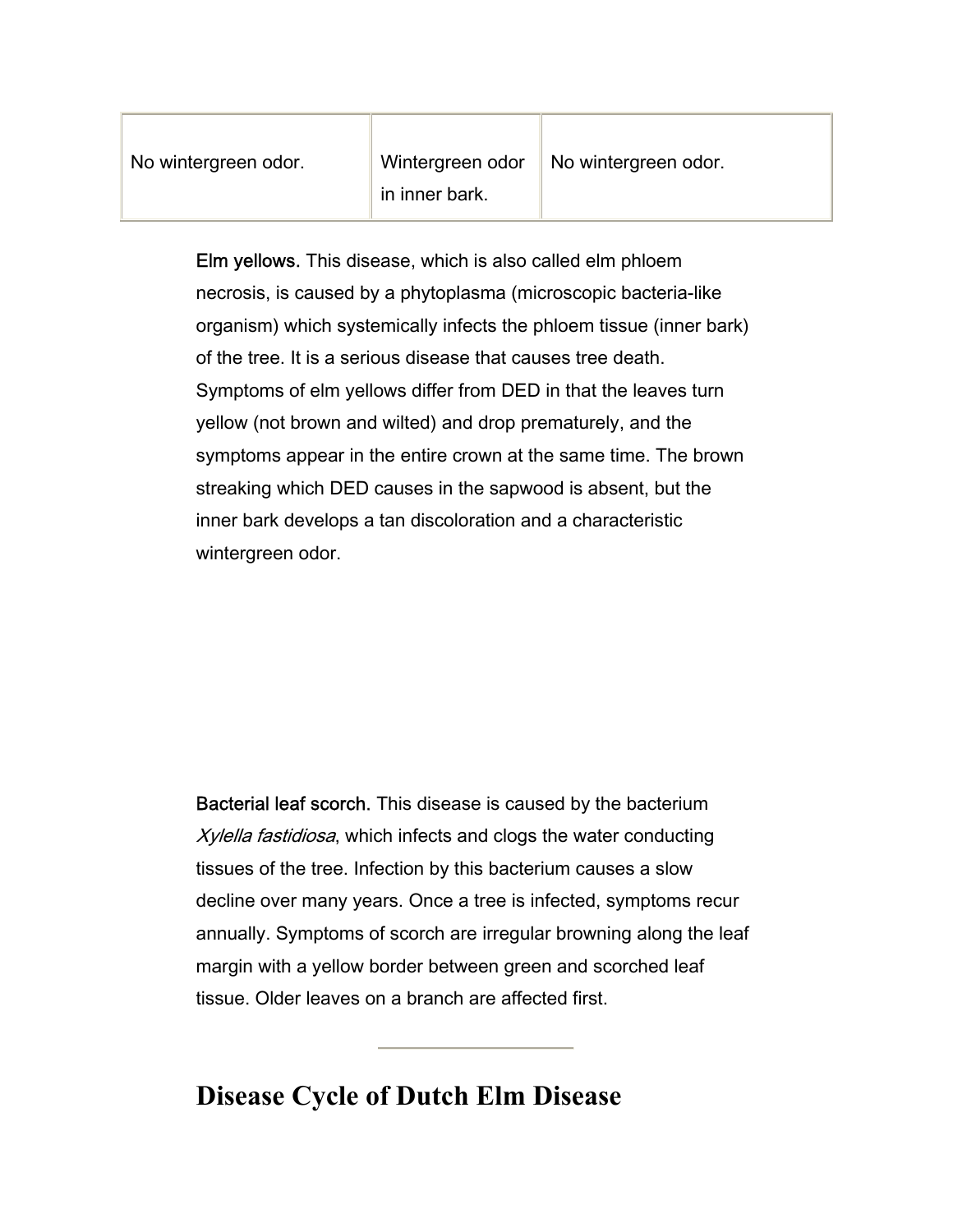The biology, or "disease cycle," of DED depends upon the host, the fungus and the means by which the fungus moves into new host trees (figure 4).



Figure 4. The disease cycle of Dutch elm disease is closely linked to the life cycle of elm bark beetles. *(Artwork by Julie Martinez, Scientific Illustrator, St. Paul, MN)* [Figure 4. Full-scale image](http://na.fs.fed.us/spfo/pubs/howtos/ht_ded/cycle_lg.htm)

The elm host. Native species of North American elms vary in their susceptibility to DED, even within species. American elm (Ulmus) americana L.) is generally highly susceptible. Winged elm (U. alata Michx.), September elm (*U. serotina* Sarg.), slippery elm (*U. rubra*) Muhl.), rock elm (*U. thomasii* Sarg.), and cedar elm (*U. crassifolia* Nutt.) range from susceptible to somewhat resistant. No native elms are immune to DED, but some individuals or cultivars have a higher tolerance (and thus may recover from or survive with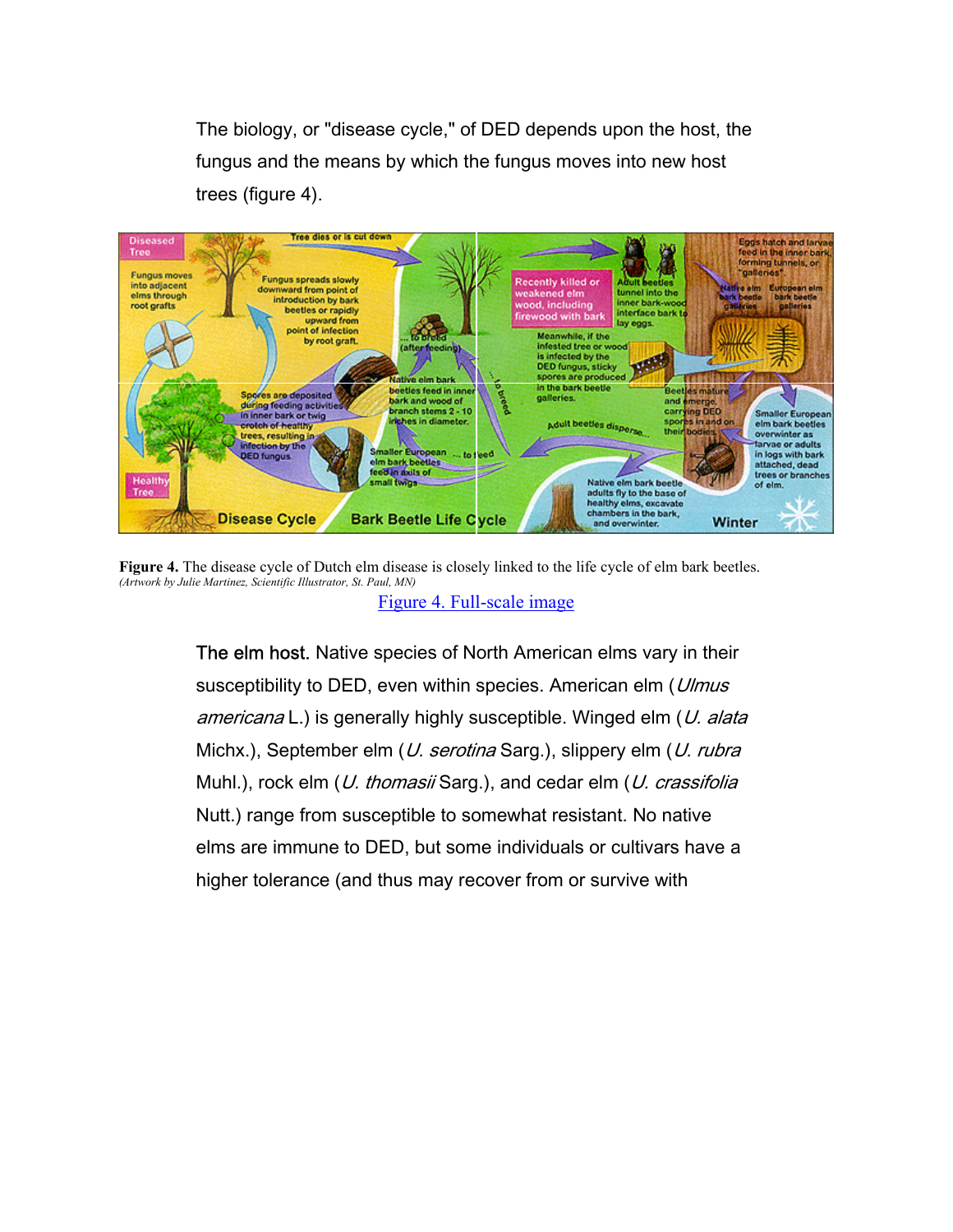infection) or resistance to DED. Many European and Asiatic elms are less susceptible than American elm.

In addition to genetic factors present in some cultivars and species, physical factors affect tree susceptibility. These factors include time of year, climatic conditions (such as drought) and vitality of the tree. Water conducting elements are most susceptible to infection as they are being produced in the spring, thus elms are most susceptible to infection after earliest leafing out to midsummer. Trees are less susceptible under drought conditions. Vigorously growing trees are generally more susceptible than slower growing trees.

The Dutch elm disease fungus. DED can be caused by either of two closely related species of fungi: *Ophiostoma ulmi* (Buism.) Nannf. (formerly called Ceratocystis ulmi) and Ophiostoma novoulmi Brasier. The latter, which is more aggressive in causing disease, was recently recognized as being a separate species. The DED fungus was first introduced to the U.S. on diseased elm logs from Europe prior to 1930. It is unknown when the more aggressive species became established in the U.S.; however it was possibly present as early as the 1940's- 1950's, and most likely caused much of the devastating mortality through the 1970's. The less aggressive species is becoming increasingly rare in nature, and the aggressive species is thought to be responsible for most of the current mortality. Although some local resurgence of DED has been observed, there is no evidence that it is due to a change in the pathogen. Localized resurgence is more likely due to the following: (1) a decrease in vigilance in monitoring and sanitation, (2) a buildup in populations of the insect vectors, or (3) ingrowth of susceptible host trees in the wild.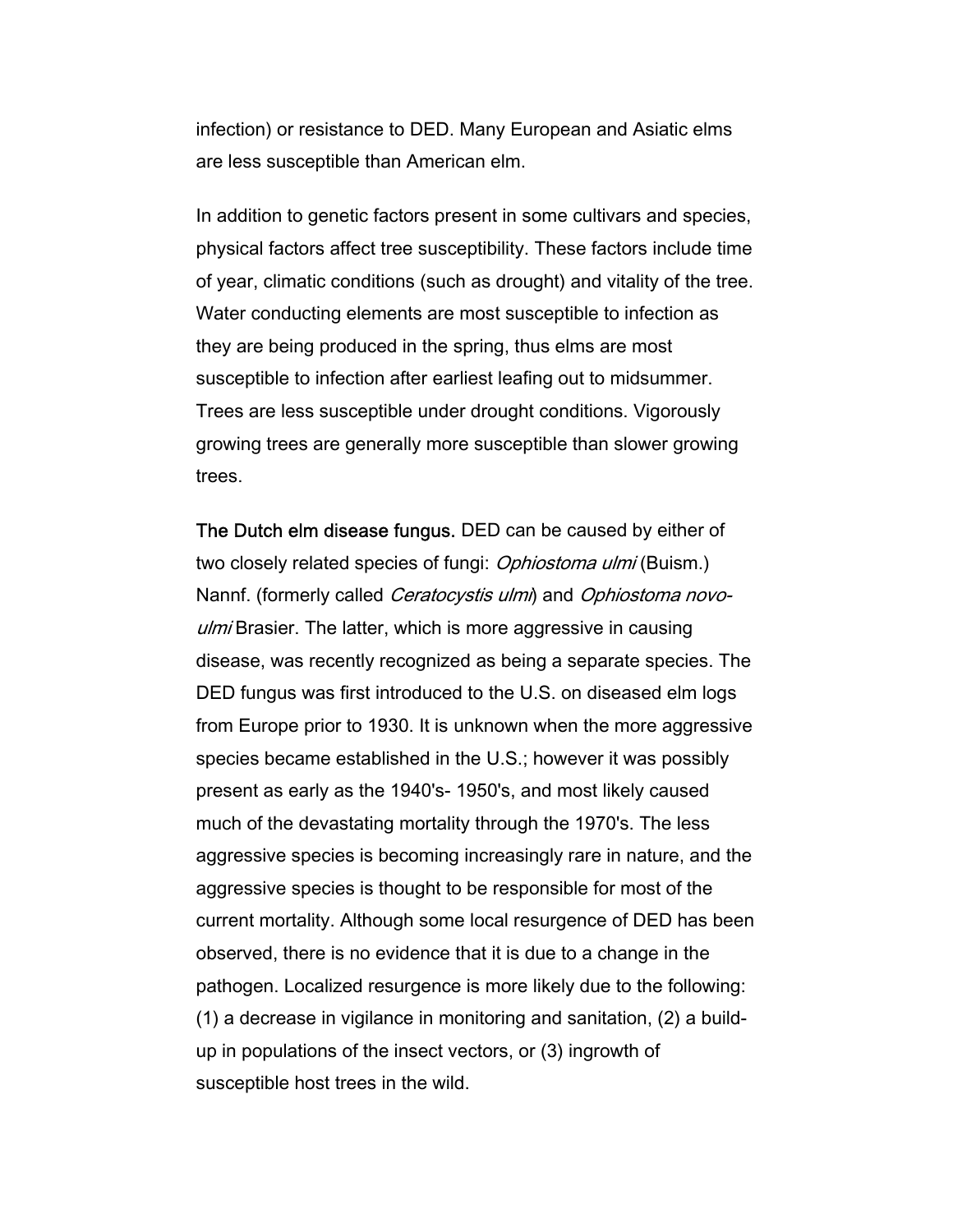#### Spread by elm bark

beetles. Overland spread of DED is closely linked to the life cycles of the native elm bark beetle (Hylurgopinus rufipes Eich.) and the smaller European elm bark beetle (Scolytus multistriatus



**Figure 5.** Overland spread of DED is closely tied to the life cycles of the Native elm bark beetle (top) and smaller European elm bark beetle (below). Note that the smaller European elm bark beetle is actually larger than the native elm bark beetle.

*(Artwork by Julie Martinez, Scientific Illustrator, St. Paul, MN)*

Marsh.) (figure 5). Both beetles are attracted to stressed, dying or dead elm wood to complete the breeding stage of their life cycle. The adult beetles tunnel into the bark and lay their eggs in tunnels (called galleries) in the inner bark. The eggs hatch and the larvae feed in the inner bark and sapwood.

The larvae mature into adults and emerge from the elm wood. If the DED fungus was present in the wood that the beetles infested, the fungus produces sticky spores in the beetle galleries. Spores of the DED fungus are eaten by or stick to the adult beetles as they emerge from diseased trees. Adult beetles then visit healthy trees, feed in twig crotches or branch inner bark, and introduce the fungus into or near severed wood vessels as they feed.

The importance of the two bark beetle species as vectors of DED varies across the range of elms. In northern areas (northern parts of Minnesota, Wisconsin, Maine, New York and New England and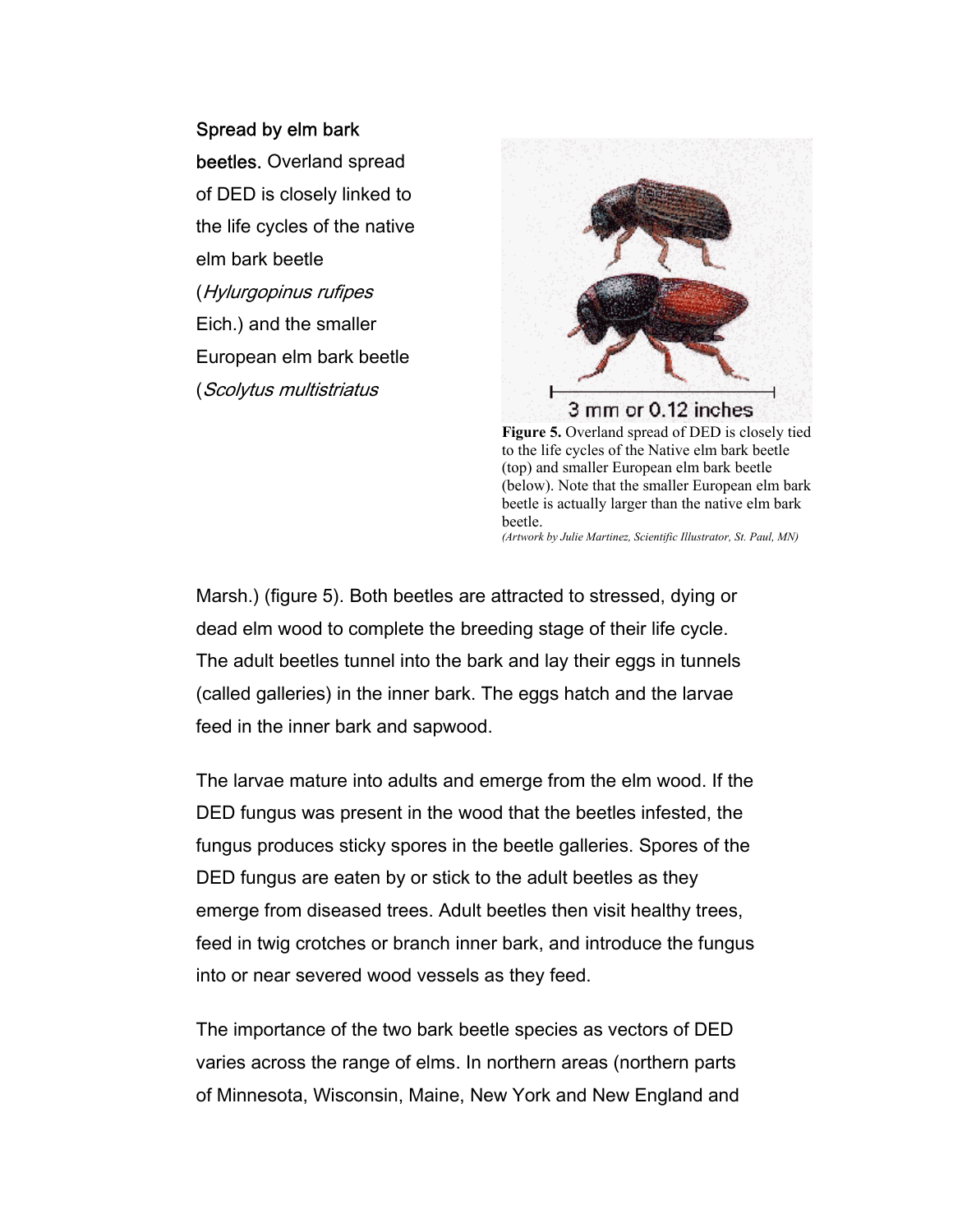most of Canada, where winter temperatures below -6° F are common), the native elm bark beetle is the predominant vector. In other parts of North America, the smaller European elm bark beetle predominates. The life habits of the adults of the two species differ considerably, which has implications for management opportunities. These differences are described below.

Smaller European elm bark beetles overwinter as larvae or adults within the stem of the tree where they hatched. They emerge as adults in spring to feed in twig crotches of healthy trees, where they can introduce spores of the DED fungus to the crown. High numbers of beetles frequently will feed in a single tree, resulting in multiple points of infection. The cycle is repeated when beetles then seek out diseased and dying wood to breed in throughout the growing season, completing two or more generations per year. They have the potential to rapidly build up high populations.

Adult native elm bark beetles tunnel into the bark on the lower stems of healthy elms to overwinter. In spring they emerge to feed in the inner bark of elm branches and small stems before beginning their breeding cycle. They repeat their life cycle as previously described. They can transmit the DED fungus to healthy trees during the construction of overwintering sites in fall, or, more commonly, during feeding in spring.

Once the DED fungus is introduced into the upper crown of healthy elms by bark beetles, it slowly moves downward, killing the branch as it goes. Disease progression may occur rapidly, killing the tree by the end of the growing season, or may progress gradually over a period of two or more years. It is also possible that the tree may recover. The success and rate of progression within the tree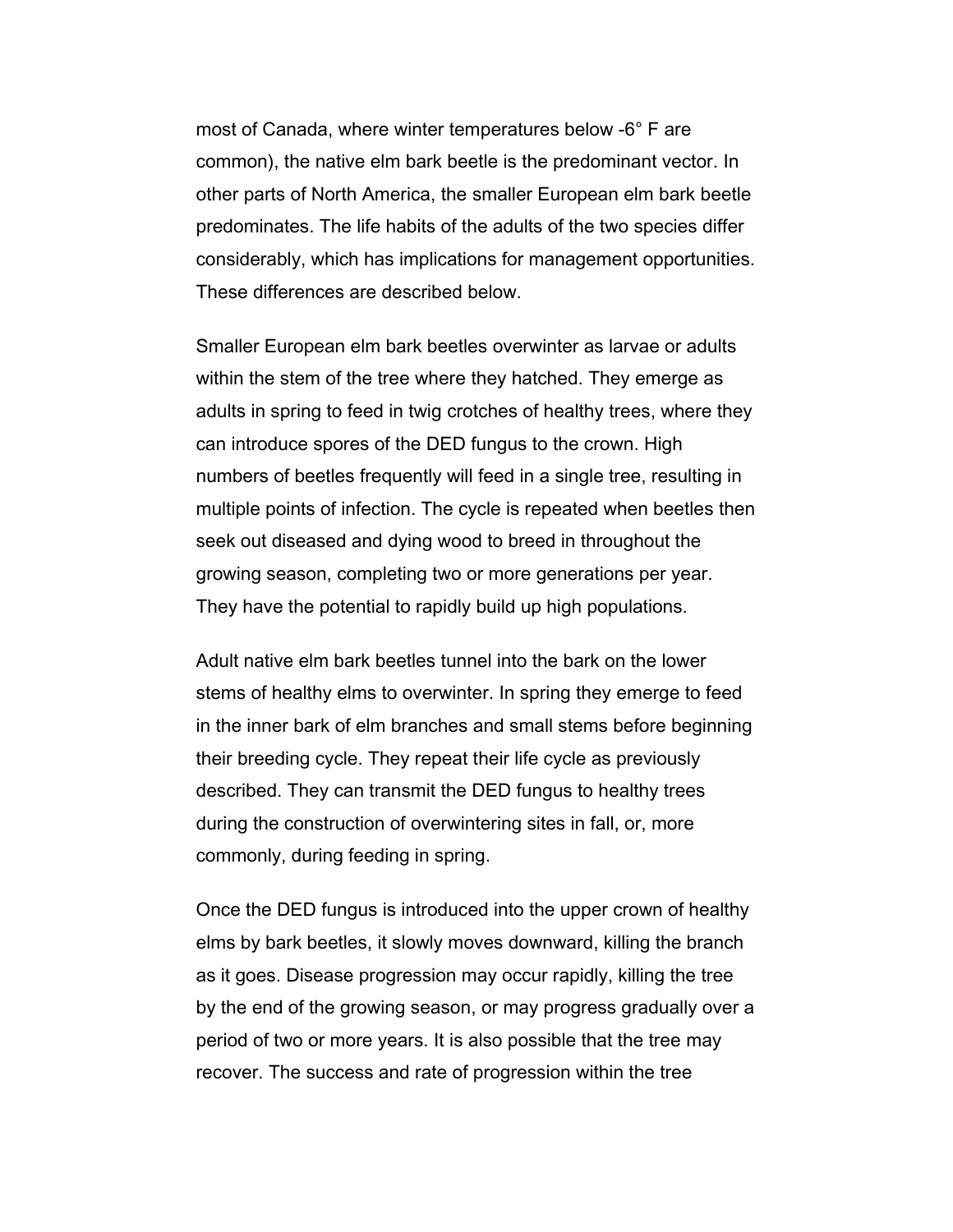depends on tree size, time and location of infection in the tree, climatic conditions, and response of the host tree.

Spread through grafted roots. Roots of the same or closely related tree species growing near each other often cross each other in the soil and eventually fuse (become grafted) to each other.

The DED fungus can move from infected trees to adjacent trees through these grafted roots. Infections that occur through root grafts can spread very rapidly throughout the tree, as the fungus is carried upward in the sapstream. Root graft spread of DED is a very significant cause of tree death in urban areas where elms are closely spaced (figure 6).



**Figure 6.** Where elms are closely spaced, the Dutch elm disease fungus may move down a row of trees through grafted roots. Removing trees without breaking root grafts may not keep the fungus from moving into adjacent trees. *(Photo courtesy of Dr. Joseph O'Brien, USDA Forest Service, St. Paul, MN)*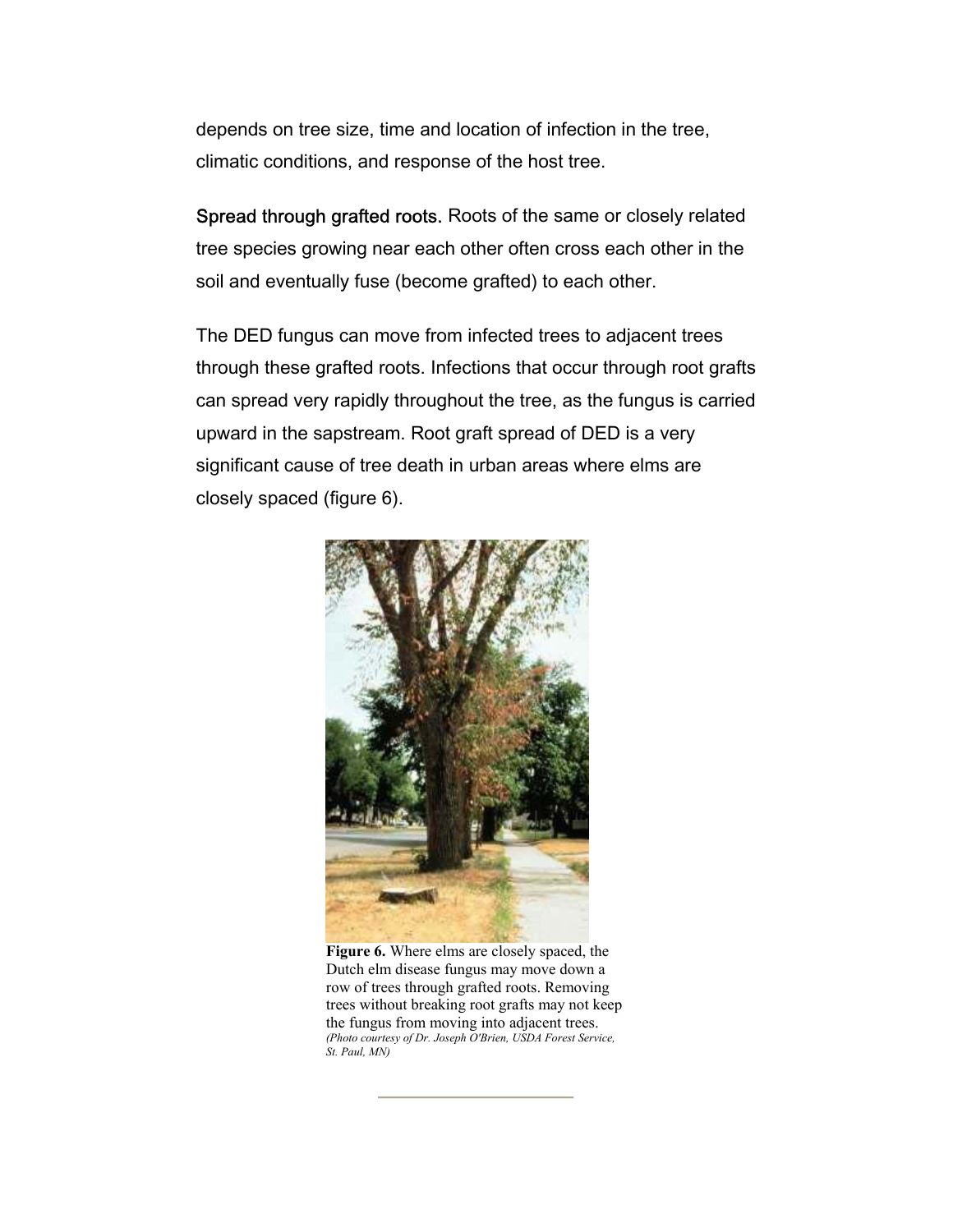### Managing Dutch Elm Disease

DED is managed by interrupting the disease cycle. The most effective means of breaking the cycle is early and thorough sanitation to limit the population of the insects that transmit the fungus from tree to tree. Other useful means of affecting the disease cycle include using insecticides to kill the insect vector, breaking root grafts between trees, injecting individual trees with fungicides to prevent or halt the fungus, pruning out early infections, and planting DED tolerant or resistant elm cultivars or other tree species.

Sanitation to reduce insect vectors. Many communities have been able to maintain a healthy population of mature elms through a vigilant program of identification and removal of diseased elms and systematic pruning of weakened, dying or dead branches. Sanitation by prompt removal of diseased trees or branches reduces breeding sites for elm bark beetles and eliminates the source of the DED fungus. To be completely effective in interrupting the spread of the disease by elm bark beetles, stems and branches of DED infected trees must be de-barked, destroyed, or utilized before the bark beetles emerge. During the growing season, removal should be completed within 2 to 3 weeks of detection. During the dormant season, removal should be completed before April, when overwintering beetles may begin to emerge.

Wood from infected trees can be destroyed by chipping, burning or burying. Wood may be retained for use as firewood or sawlogs if it is de-barked or covered from April 15th to October 15th with 4 to 6 mil plastic. The edges of the cover must be buried or sealed to the ground. If it is impossible to destroy all elm wood before the beetles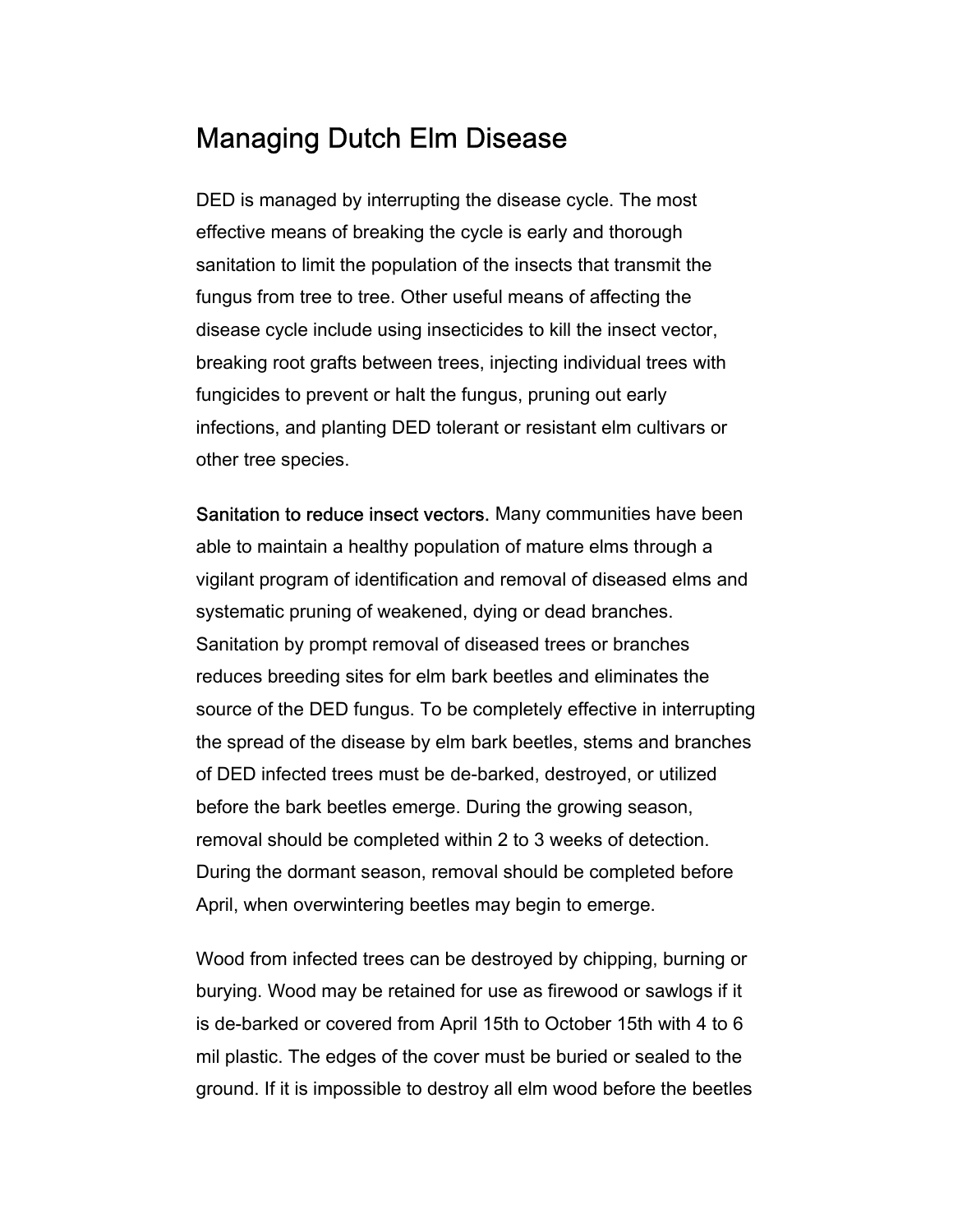emerge, the wood can be sprayed with a registered insecticide until disposal is possible. If insecticides are used, consider potential exposure to chemical residues when burning or handling the treated wood. Many communities have regulations on the removal of diseased elms and storage of elm firewood; make sure your activities comply with local regulations.

Insecticides to kill insect vectors. In areas where the native elm bark beetle is the principal vector, sanitation may be augmented by applying a registered insecticide to the lower stem of healthy elms in late summer to early fall (i.e., at the first sign of autumn leaf color change) to kill adult beetles as they prepare overwintering sites. In areas where the smaller European elm bark beetle are common, spring feeding in twig crotches can be prevented by spraying the crowns of elm trees with a registered insecticide. However, this may not be a preferred treatment method because of the difficulty in getting thorough coverage of all susceptible twig tissue, the risk of insecticide drift and exposure, and high expense.

Insecticide registrations and recommendations are frequently updated, and may vary considerably between states. Cooperative Extension Services at land grant colleges and certified arborists are able to provide current insecticide recommendations.

Disruption of root grafts. Large trees within 25 to 50 feet of each other are likely to have root grafts. Breaking root grafts between infected trees and adjacent healthy trees is an important means to prevent movement of the fungus into the healthy trees. Root grafts should also be disrupted between the healthy tree adjacent to a diseased tree and the next healthy tree. It may even be desirable to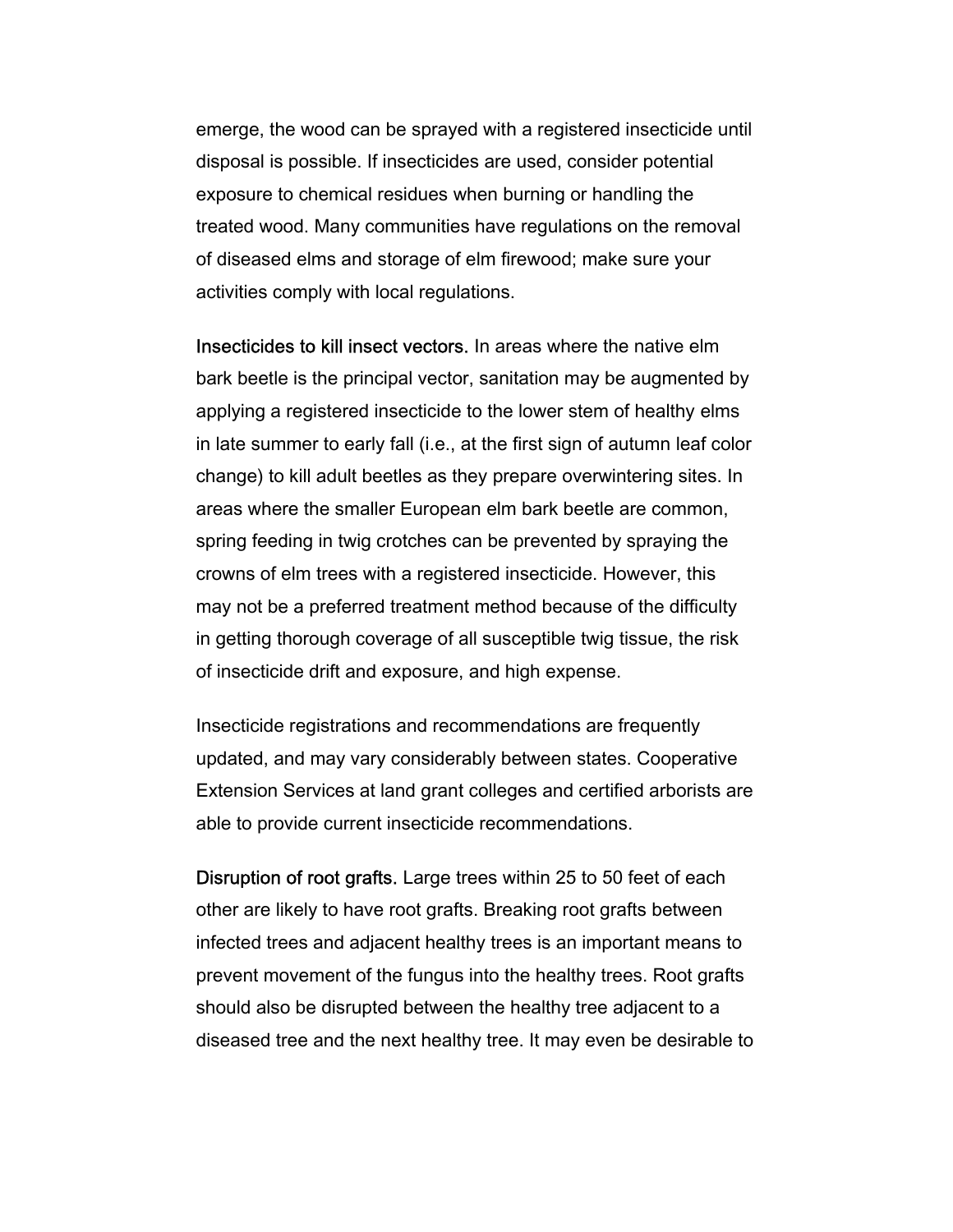sever grafts between very valuable trees before DED is observed in the vicinity, as a proactive measure.

Root graft disruption should be completed before the infected trees are removed. Otherwise the transpirational pull from healthy trees will rapidly draw in the contents of diseased tree's root system when the vascular tension on the roots of the diseased tree is released by severing the stem. Root graft disruption can be accomplished by use of a vibratory plow or any trenching machine equipped with the longest blade available (preferably five-feet long, but at least three-feet long). Biocidal soil fumigants may also be used to kill root grafts if no other alternatives are available. However, these chemicals are generally restricted use pesticides and may only be applied by professional pesticide applicators. In addition, biocidal chemicals may not be effective if soil temperatures are below 50 °F.

Injecting elms with fungicide. Certain fungicides, when properly injected, are effective in protecting elm trees from infection via beetle transmission. This treatment is expensive and must be repeated every one to three seasons, thus it is appropriate only for high value or historically important trees. The treatment itself also may pose risks to the health of the tree.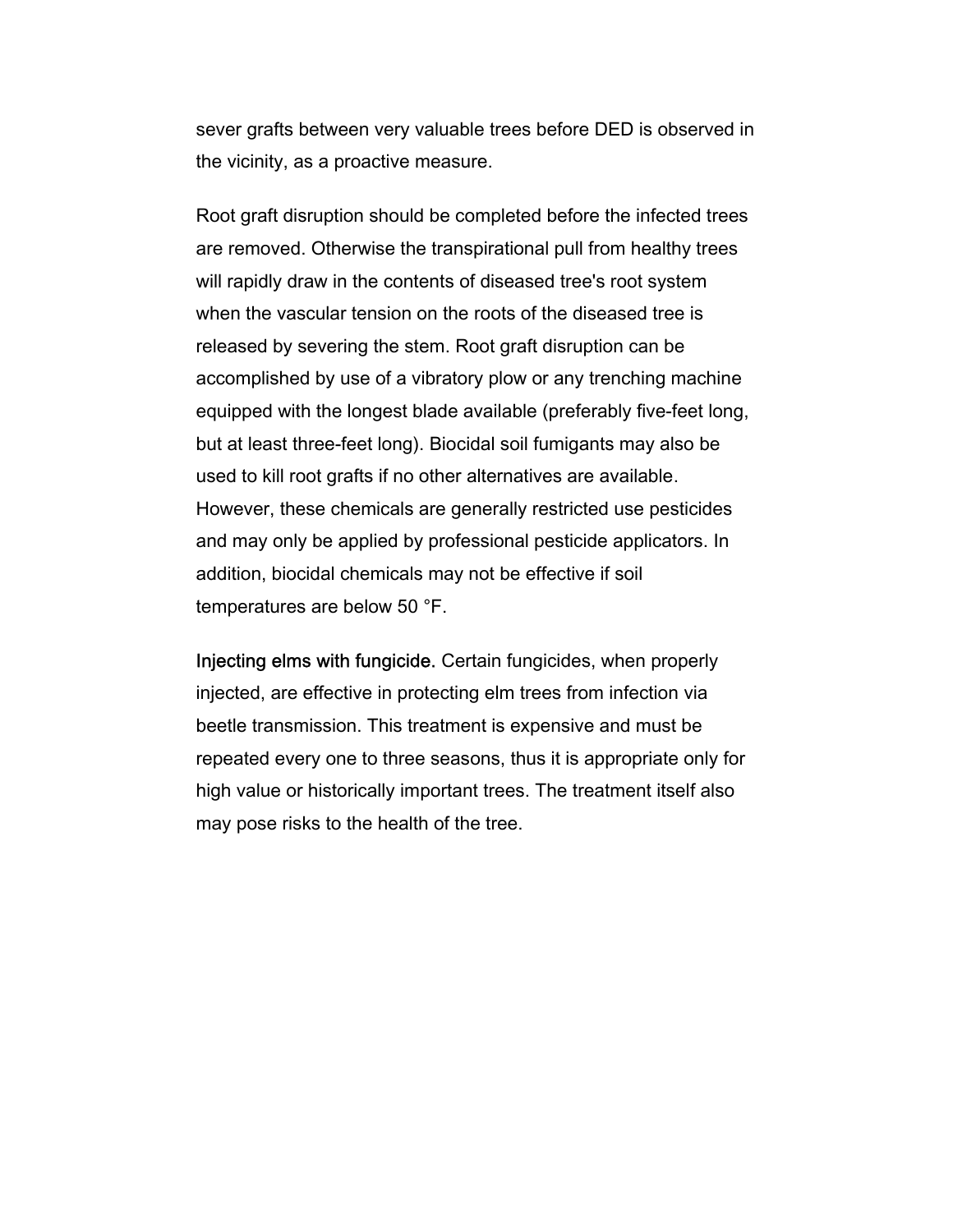

In order to be effective, the fungicide must be present at adequate concentration at all potential points

**Figure 7.** Macroinjection of fungicide into the root flare of an elm tree. *(Photo courtesy of Mark Stennes, certified arborist, St. Paul, MN)*

of infection. Thus the dosage and means of application are critical to success. The injection of chemical into root flares in large volumes of water (macroinjection) provides thorough distribution of chemical in the crown (figure 7). Microinjection (injection of small volumes of concentrated chemical) is also an option, although it's efficacy compared to macroinjection has not been thoroughly researched. Preferably, injections should be done soon after the earliest leaves have fully expanded, but may be done from then to the end of the growing season. Label rates of concentration for chemical application are updated to reflect the most recent findings on effectiveness; always follow the current label.

Harmful effects of fungicide injection have sometimes been reported and include occasional leaf "scorching" or loss. Elms generally recover from this damage. Also, drilling injection holes results in wounding which, if repeated annually, may eventually result in significant discoloration and decay. Following fungicide injection with a flush of clean water can reduce damage to the cambium. Some chemicals are able to protect trees for up to three seasons, thus minimizing the frequency of treatments.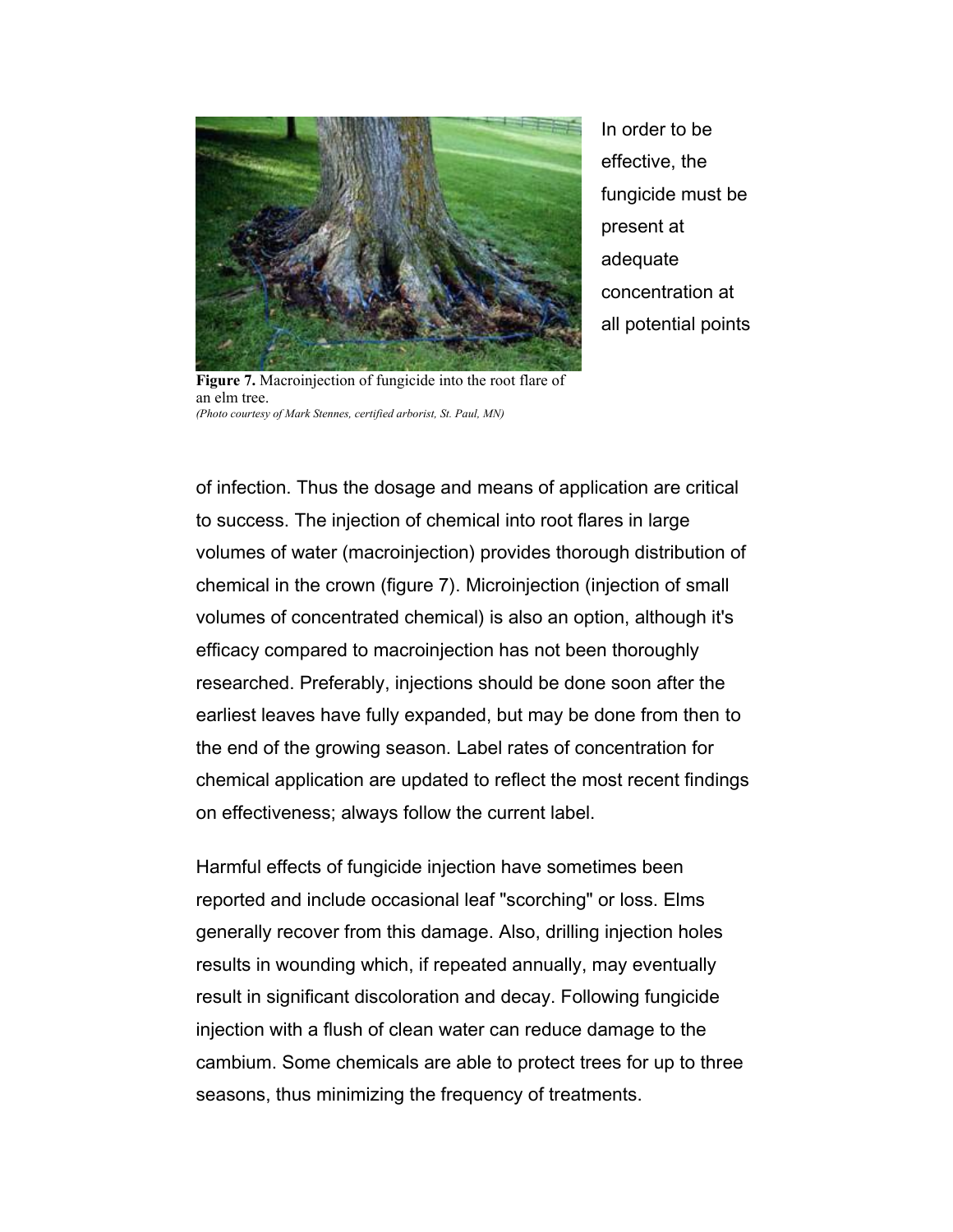Several fungicides are registered for injection to prevent DED infection. These chemicals vary in duration of protective effects, means of application, risk of damage to the tree, documentation of effectiveness, and cost. Certified arborists or Cooperative Extension Services at land grant colleges are able to provide current

recommendatio ns on product availability and effectiveness.

**Eradicating** Dutch elm disease from newly infected trees. If a new crown infection of DED is



**Figure 8.** Eradicative pruning of branches infected with DED may be effective if there is adequate length (5 to 10 feet) of clearwood between the infected tissue and the remainder of the crown, or if the tree has been properly treated with fungicide. *(Artwork courtesy of Jim Lockyer, USDA Forest Service, Radnor, PA)*

detected early enough, there is opportunity to save a tree through pruning, fungicide injection, or both. Eradicative treatment is not possible on trees that have become infected via root graft transmission. Pruning, which can literally eradicate the fungus from the tree by removing it, has a high probability of "saving" a newly infected tree that has less than 5% of its crown affected. To be a candidate for eradicative pruning, the infection must be a new infection (not a residual infection from the previous season) and be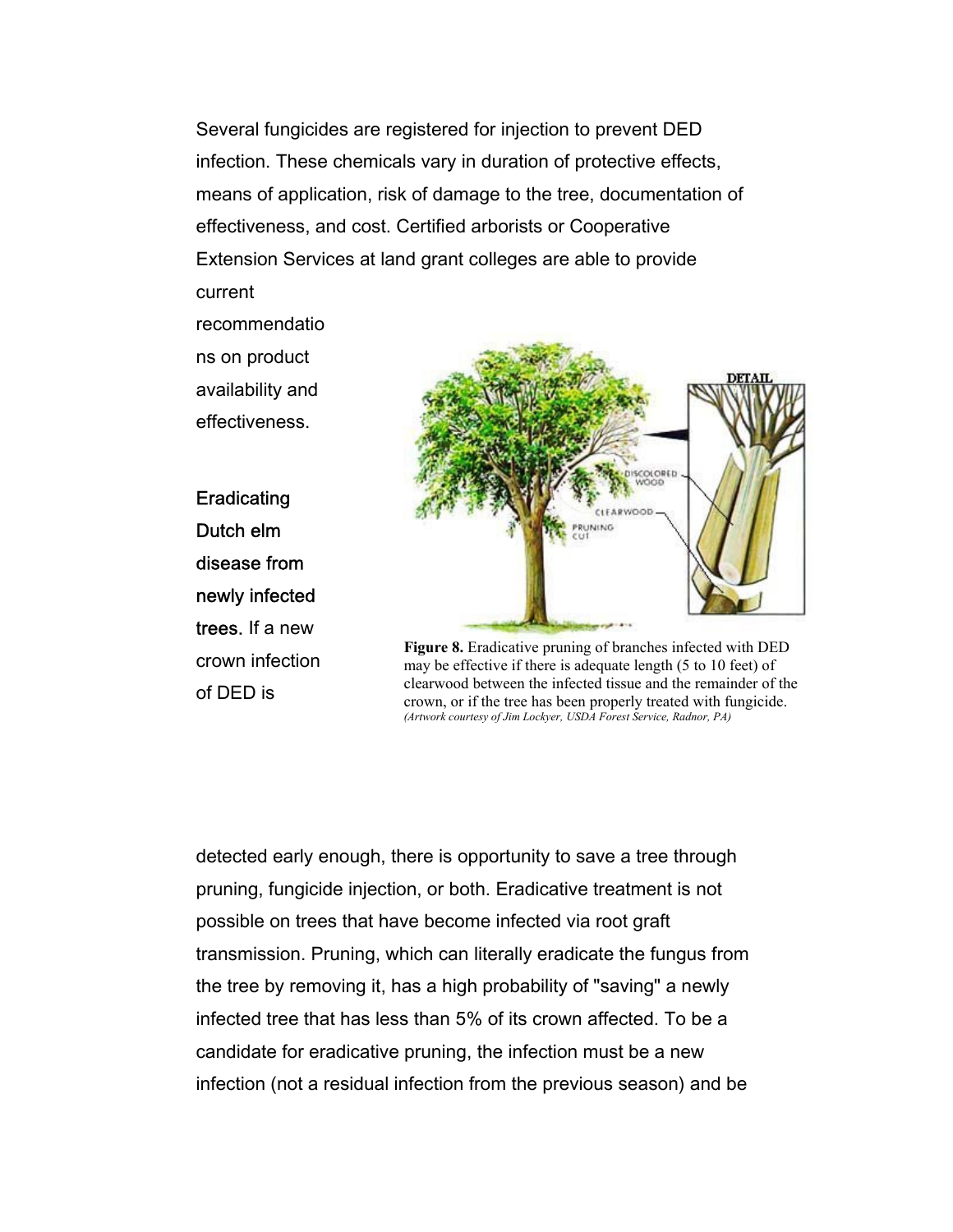present only in the upper crown (not yet present in the main stem). Since infection may be more advanced than symptoms indicate, it is important to peel off the bark of infected branches and locate the staining, which indicates the presence of the fungus. All infected branches should be removed at a branch fork at least 5 feet, and preferably 10 feet, below the last sign of streaking in the sapwood (figure 8). Whenever elm branches are pruned during the growing season, pruning paint specifically formulated for use on trees should be applied to prevent attraction of elm bark beetles to the wounded trees. (Painting tree wounds is generally not recommended, except to prevent disease transmission in oaks and elms.)

Pruning is more likely to be effective if augmented by systemic injection of fungicides. Proper use of fungicides eliminates the need to eradicate all infected tissues from the tree, although all dead branches should eventually be removed. Whereas pruning alone is not effective against residual infections, fungicide injection may be. If fungicides are used, they should be injected prior to removal of diseased branches. The keys to successful eradicative treatment are early detection and prompt treatment

Planting Dutch Elm Disease resistant or tolerant trees. Planting trees with resistance or tolerance to DED is a valid management option. However, selecting only a few cultivars limits the genetic variability of the population. This could lead to increased risk of widespread losses if these cultivars are found to be susceptible to tree health problems such as poor adaptation to site, air pollution, other elm pests or pathogens (such as elm yellows or elm leaf beetle) or even other strains of DED which may eventually develop.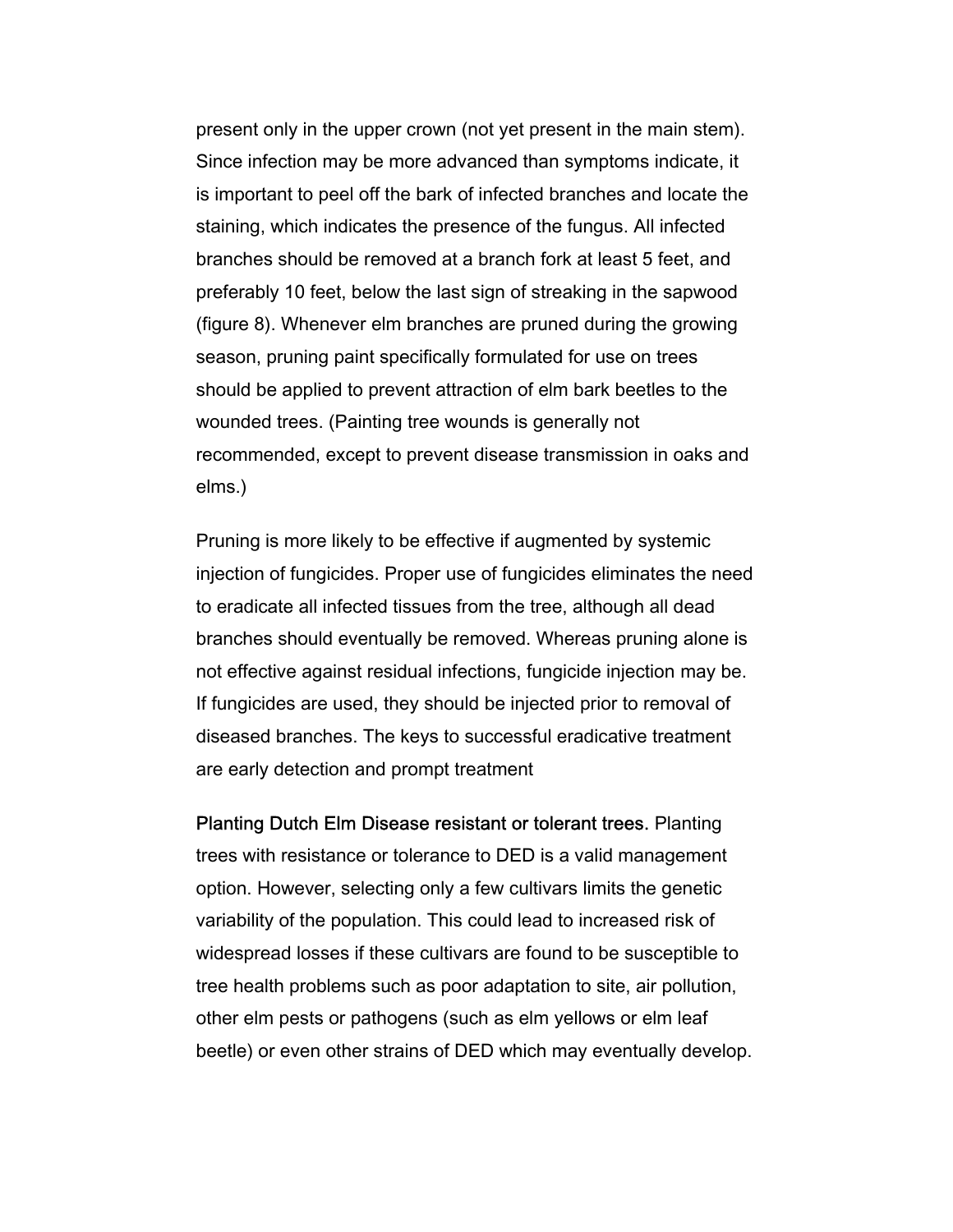Thus it is prudent to plant a mixture of suitable cultivars of as many elm genotypes as possible.

Santamour and Bentz (1995) recently published a checklist and brief description of elm cultivars in North America. The only true American elms on that list that are commercially available and have strong evidence of DED tolerance or resistance are the Princeton Elm, the American Liberty "multi-clone," and Independence, which is one of the cultivars in the American Liberty multi-clone. Two additional American elms, Valley Forge and New Harmony, were released by the USDA National Arboretum since the Santamour and Bentz listing was prepared. These two cultivars, which exhibit high tolerance to DED, should be available through retail nurseries by 2001.

Besides true American elms, there are many other hybrid elm crosses and species of elm that have high tolerance or resistance to DED. Several of these have attractive form, are well suited to urban environments, and are readily available (figure 9). Many of these are listed and described by Santamour and Bentz (1995) in the previously mentioned checklist.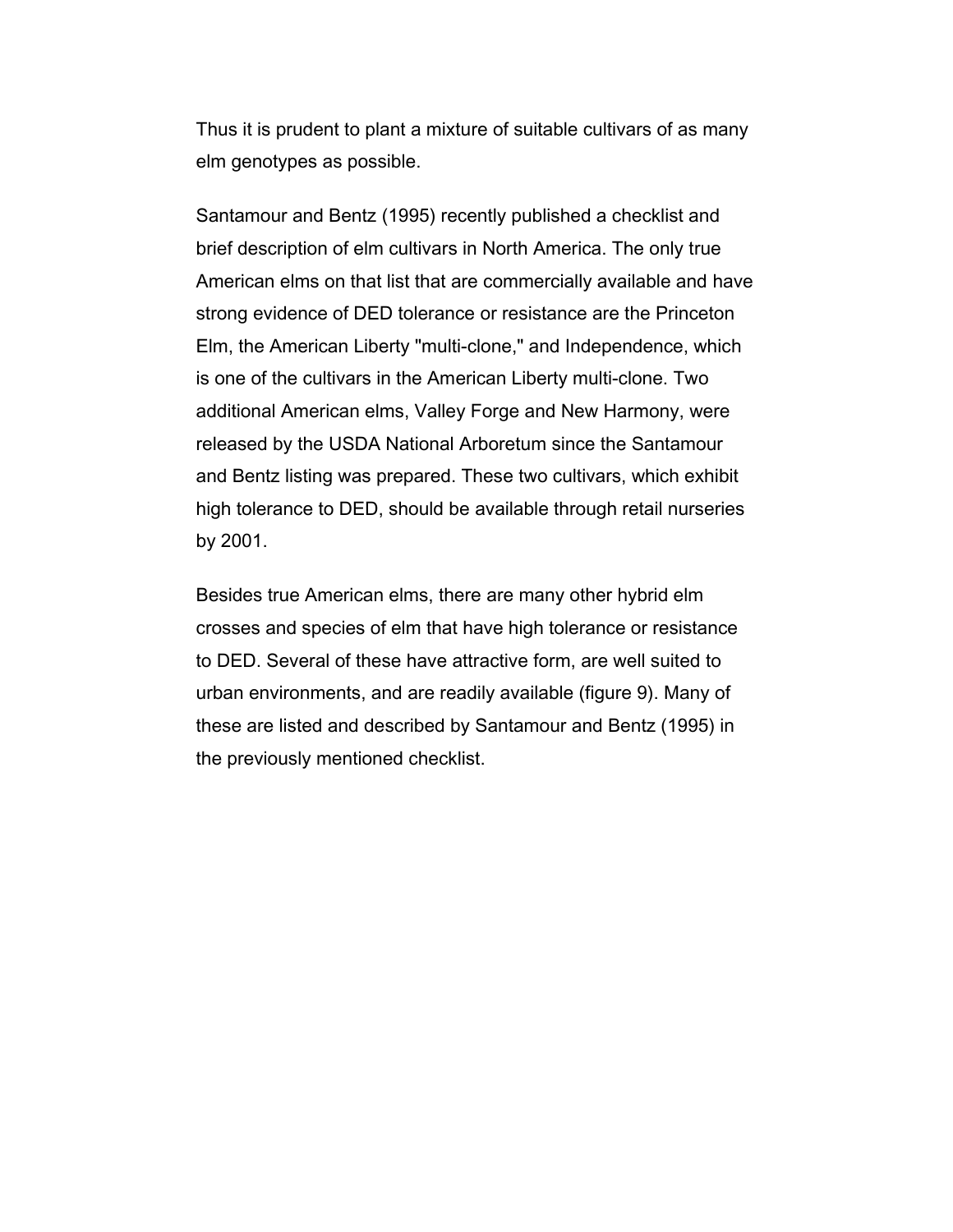

**Figure 9.** Cultivars of elm selected for resistance to DED are available. This selection of *Ulmus japonica* demonstrates the potential these elms have as landscape trees. *(Photo courtesy of Dr. Eugene Smalley, University of Wisconsin- -Madison)*

In addition to careful selection of the tree species and cultivar, location and spacing are also important to reduce losses from DED. When selecting landscape trees and their locations, plant a mixture of tree species appropriate to the site. In addition to the species diversity, consider spacing of the trees. Future problems with root grafts can be avoided by carefully selecting planting location and maximizing tree species diversity.

Trees in Natural Stands or Wild Areas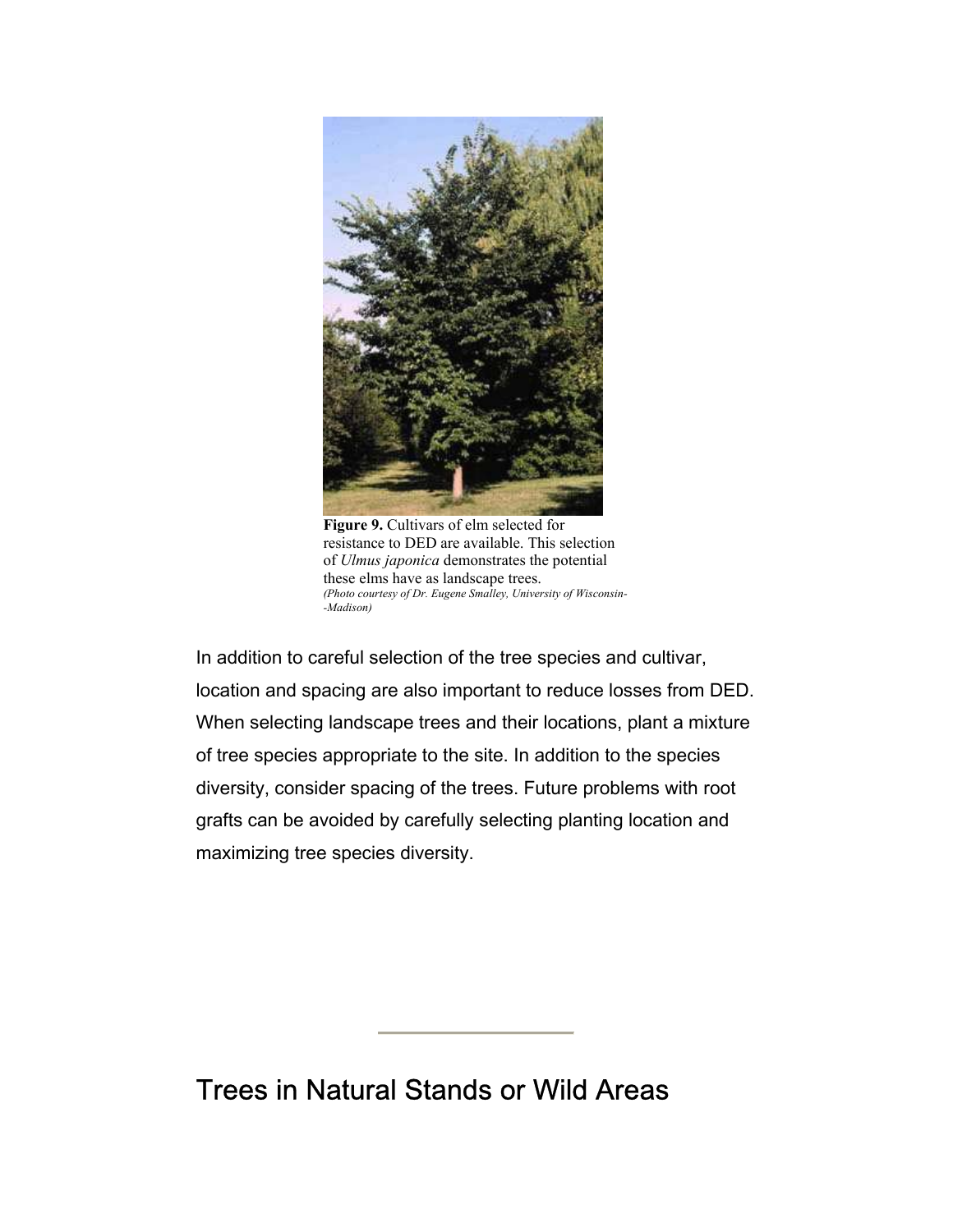Infected elms in wild areas and natural stands that are within or near urban areas often serve as a reservoir of elm bark beetles and DED fungus to infect high value landscape trees. Management is necessary in order to protect urban elms.

The most effective management option to reduce both the bark beetle vectors and the DED fungus is sanitation to promptly remove stressed, dead and dying elms as previously described. However, this intensity of treatment is often not feasible.

A "trap tree" method was developed in the 1980's to more cost effectively reduce populations of elm bark beetles. Under this method, DED infected elms which are still living are treated with an herbicide that kills the tree quickly and promotes rapid drying out of the bark. The bark beetles are attracted to the dying trees, but the rapidly drying bark is unsuitable for them to complete their lifecycle, and the bark beetle populations are reduced. However, treated trees may then become hazard trees with high risk of falling and causing personal injury or property damage.

Another option in wild areas or natural stands, other than accepting losses from DED, is to eliminate all elms and manage for alternative species. However, it is often desirable to retain elms for biodiversity, aesthetic, economic, or other reasons.

## Deciding Which Management Practices to Use

Different management strategies will be applicable depending on whether you are working with a community program or trying to protect individual trees. In a community program, the objective will be to protect a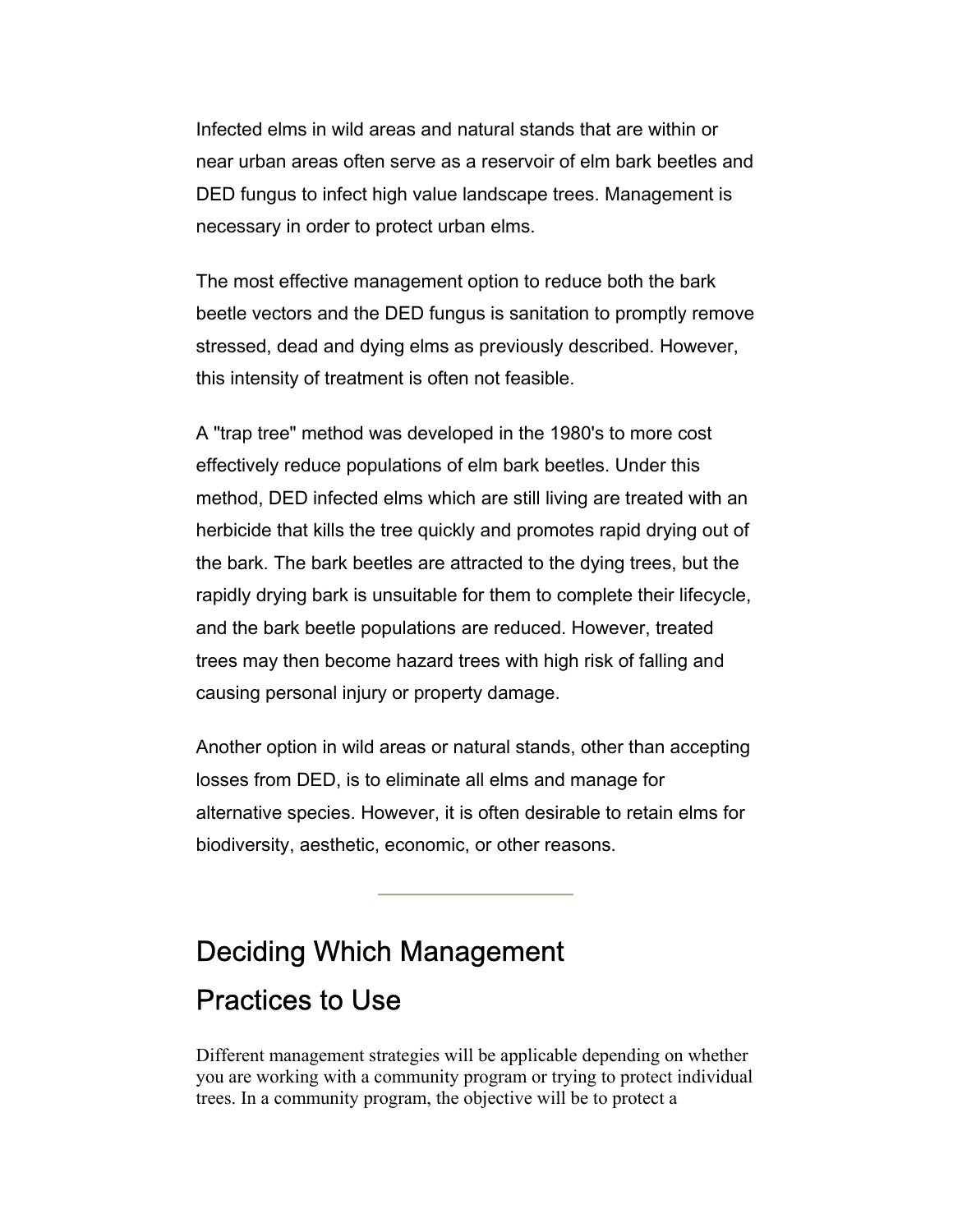population of elms. Individual landowners, however, may have no control over what neighbors do with their elms but may want to protect or save their own trees. The amount of money an individual or community is able to spend will also vary.

Where you have no control over the management of surrounding trees, the only options available are treatments to protect or save individual trees. Good sanitation practices and disruption of root grafts are necessary on individual properties, but these practices alone will not protect a tree from disease transmission by bark beetles from other properties. Preventive fungicide injection, eradicative pruning and fungicide injection, and insecticide treatment are generally the only options available for individual trees.

In a community program, resources to spend on individual trees may be low, but there is more opportunity to manage populations of elms. Where there are continuous elms, root graft disruption is essential to halt the spread. Sanitation is key to reducing beetle and DED populations, and is effective. Community ordinances can be established to encourage prompt removal of diseased trees and prevent the storage of elm wood with bark intact. Education will help citizens understand the importance and benefits of working together to manage DED. As resources allow, preventive treatment, eradicative treatment and insecticides can be used to augment a program. If you are working with a community with a significant elm resource, become familiar with the literature listed below and with what has worked well in other communities.

The impact of DED on our urban forests has been massive. Despite the losses, elms should and will continue to be a component of many urban forests. We have an opportunity to consider what trees will compose the future urban forest, and we can learn from the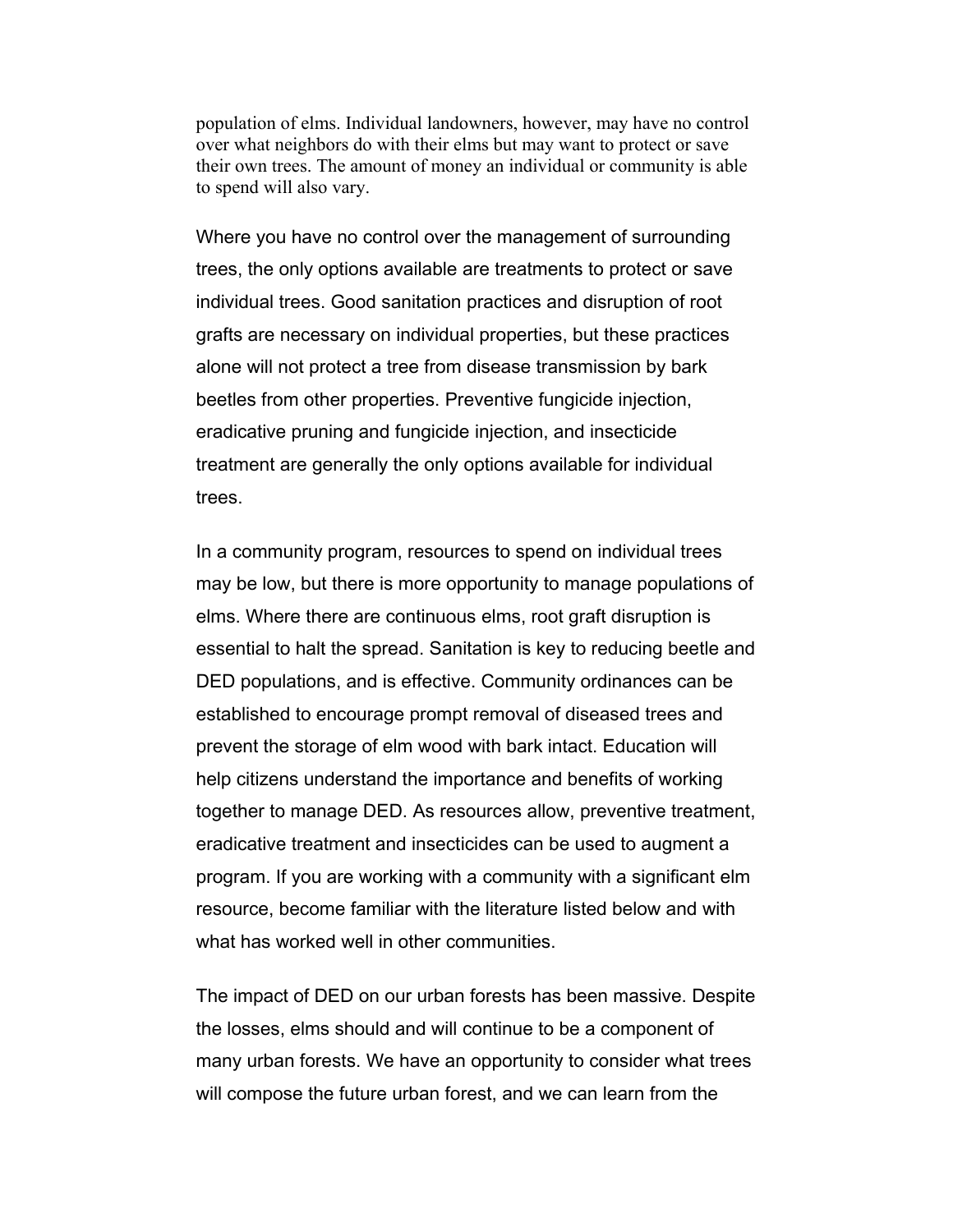past. Landowners and communities can and should choose carefully what types of trees to plant and where to plant them.

## **Bibliography**

- Allison, J. R., and G. F. Gregory. 1979. How to Save Dutch Elm Diseased Trees by Pruning. USDA FS publication NA-GR-9.
- Ascerno, M. E., and R. P. Wawrzynski. 1993. Native Elm Bark Beetle Control. Minnesota Extension Service Publication FS-1420- GO.
- Becker, H. 1996. New American Elms Restore Stately Trees. 1996. Agricultural Research 44 (7):4-8.
- Brasier, C. M. 1991. *Ophiostoma novo-ulmi* sp. nov., Causative Agent of Current Dutch Elm Disease Pandemics. Mycopathologia 115:151-161.
- Gibson, L. P., A. R. Hastings, and L. A. LaMadeleine. 1981. How To Differentiate Dutch Elm Disease From Elm Phloem Necrosis. USDA-FS publication NA-FB/P-11.
- Hanish, M. A., H. D. Brown, and E. A. Brown (Eds.). 1983. Dutch Elm Disease Management Guide. USDA-FS and USDA Extension Service, Bulletin One.
- Lanier, G. N. 1988. Therapy for Dutch Elm Disease. Journal of Arboriculture 14(9):229-232.
- Lanier, G. N. 1989. Trap Trees for Control of Dutch Elm Disease. Journal of Arboriculture 15(5):105-111.
- National Park Service. 1993. Bacterial Leaf Scorch of Landscape Trees. Center for Urban Ecology Information Bulletin.
- Santamour, Frank S., Jr., and Susan E. Bentz. 1995. Updated Checklist of Elm (*Ulmus*) Cultivars for Use in North America. Journal of Arboriculture 21 (3):122-131.
- Schreiber, R. R., and J. W. Peacock. 1979. Dutch Elm Disease and Its Control. USDA-FS Agriculture Information Bulletin No. 193.
- Stennes, M. A., and D. W. French. 1987. Distribution and Retention of Thiabendazole Hypophosphite and Carbendazim Phosphate Injected into Mature American Elms. Phytopathology 77:707-712.
- Stipes, R. J., and R. J. Campana, eds. 1981. Compendium of Elm Diseases. Published by the American Phytopathological Society. 96 pp.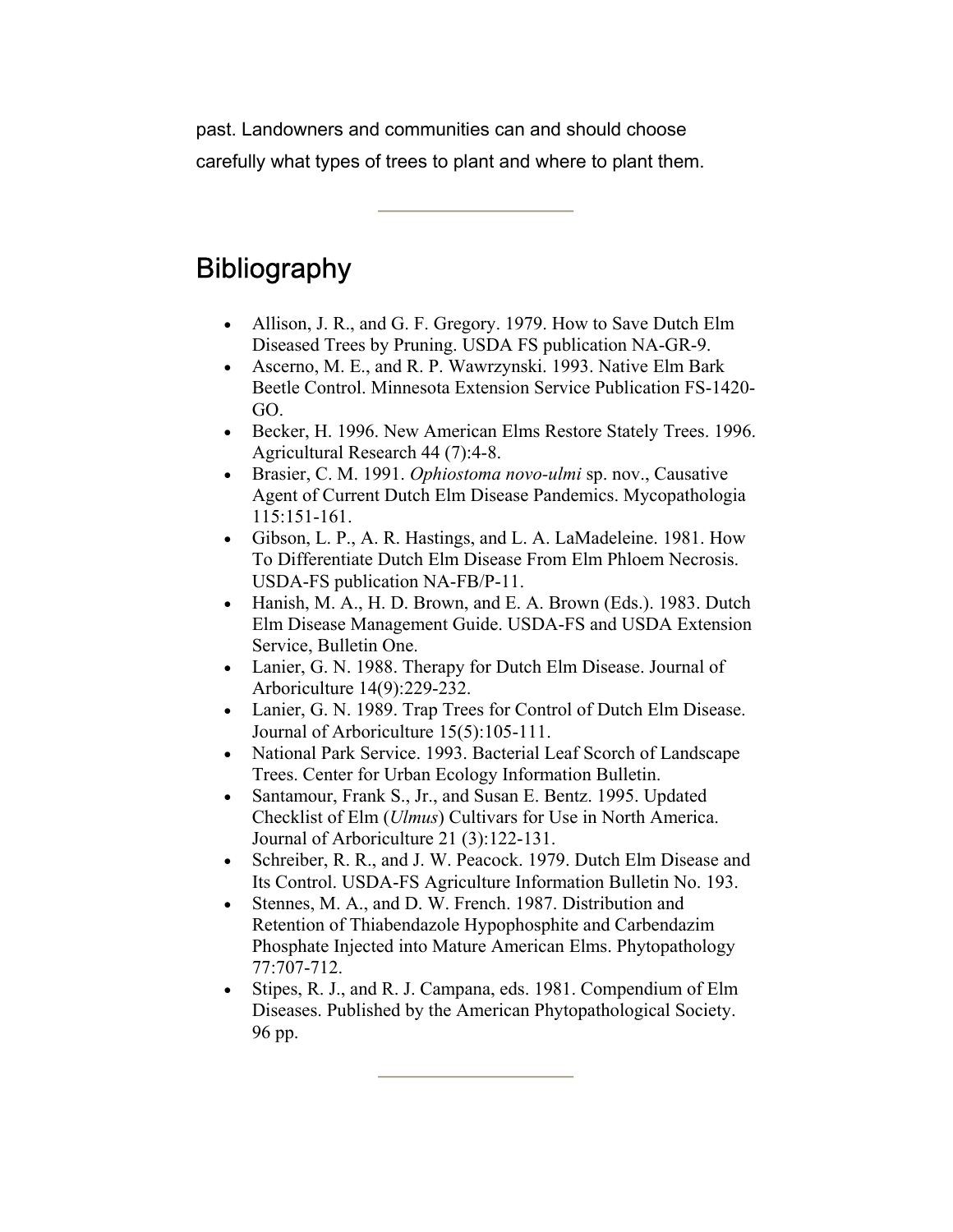### **Northeastern Area State & Private Forestry Offices:**

### **Headquarters**

• Northeastern Area State & Private Forestry USDA Forest Service 100 Matsonford Road 5 Radnor Corporate Center, Suite 200 Radnor, PA 19087-8775

### Durham Field Office

• Northeastern Area State & Private Forestry USDA Forest Service Louis C. Wyman Forest Sciences Laboratory P.O. Box 640 Durham, NH 03824-9799

#### Morgantown Field Office

• Northeastern Area State & Private Forestry USDA Forest Service 180 Canfield Street Morgantown, WV 26505-3101

### St. Paul Field Office

• Northeastern Area State & Private Forestry USDA Forest Service 1993 Folwell Avenue St. Paul, MN 55108-1099

#### **Pesticide Precautionary Statement:**

Pesticides used improperly can be injurious to humans, animals, and plants. Follow label directions and heed all precautions on the labels. Store all pesticides in original containers, out of reach of children and foodstuffs. Apply pesticides selectively and carefully. Do not apply a pesticide when there is danger of drift to other areas. After handling a pesticide, do not eat, drink or smoke until you have washed. Dispose of empty pesticide containers properly. It is difficult to remove all traces of a herbicide (weed killer) from equipment. Therefore, to prevent injury to desirable plants do not use the same equipment for insecticides that you use for